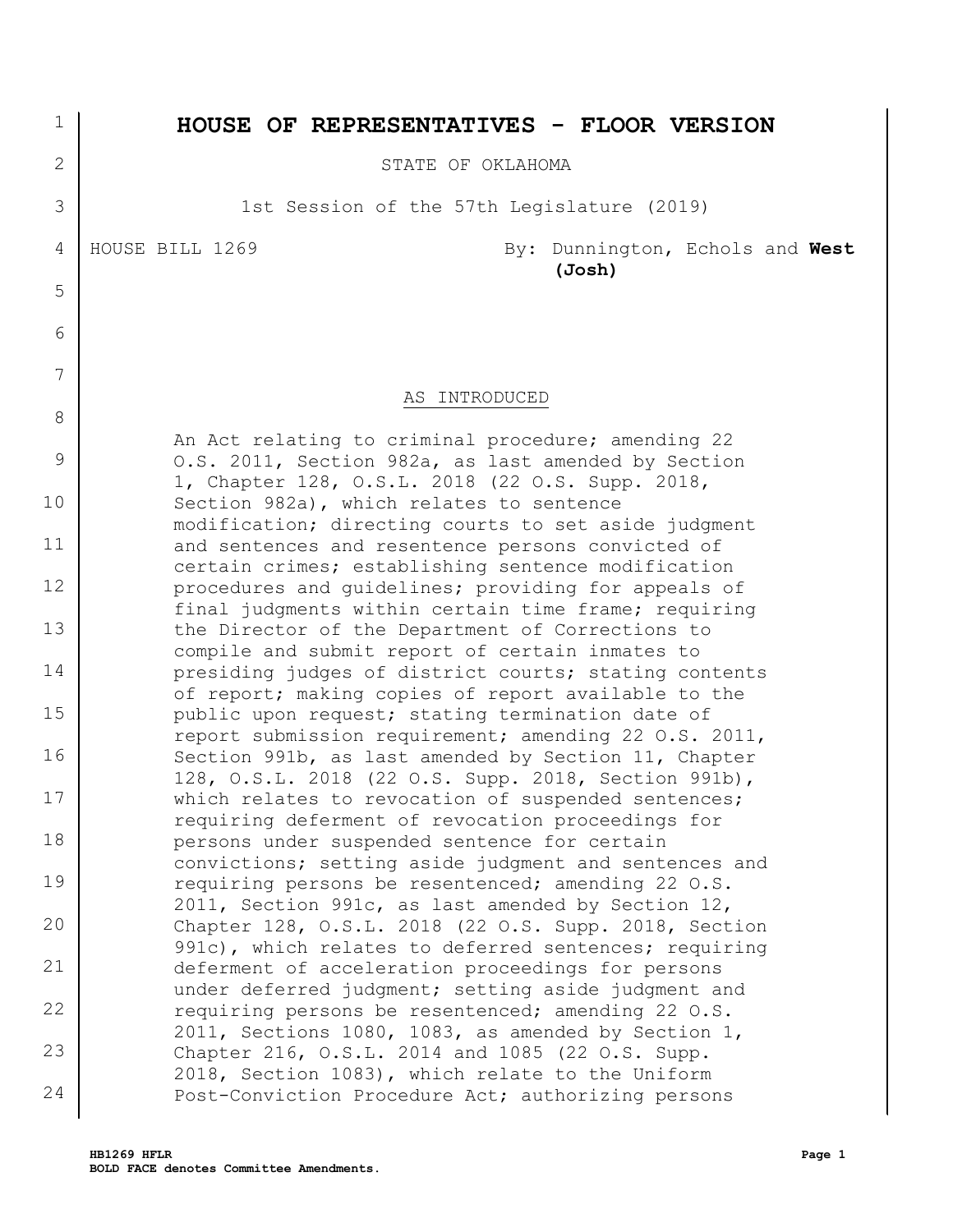1 2 3 4 5 6 7 8 9 10 11 12 13 14 15 16 17 18 19 20 21 22 convicted of certain crimes to institute postconviction proceedings; directing courts to presume that certain post-conviction relief applicants are entitled to relief; providing an exception; reclassifying certain convictions as misdemeanors upon certain determination by the court; providing for codification; and providing an effective date. BE IT ENACTED BY THE PEOPLE OF THE STATE OF OKLAHOMA: SECTION 1. AMENDATORY 22 O.S. 2011, Section 982a, as last amended by Section 1, Chapter 128, O.S.L. 2018 (22 O.S. Supp. 2018, Section 982a), is amended to read as follows: Section 982a. A. 1. Any time within sixty (60) months after the initial sentence is imposed or within sixty (60) months after probation has been revoked, the court imposing sentence or revocation of probation may modify such sentence or revocation by directing that another sentence be imposed, if the court is satisfied that the best interests of the public will not be jeopardized; provided, however, the court shall not impose a deferred sentence. Any application for sentence modification that is filed and ruled upon beyond twelve (12) months of the initial sentence being imposed must be approved by the district attorney who shall provide written notice to any victims in the case which is being considered for modification.

23 24 2. The court imposing sentence may modify the sentence of any offender who was originally sentenced for a drug charge and ordered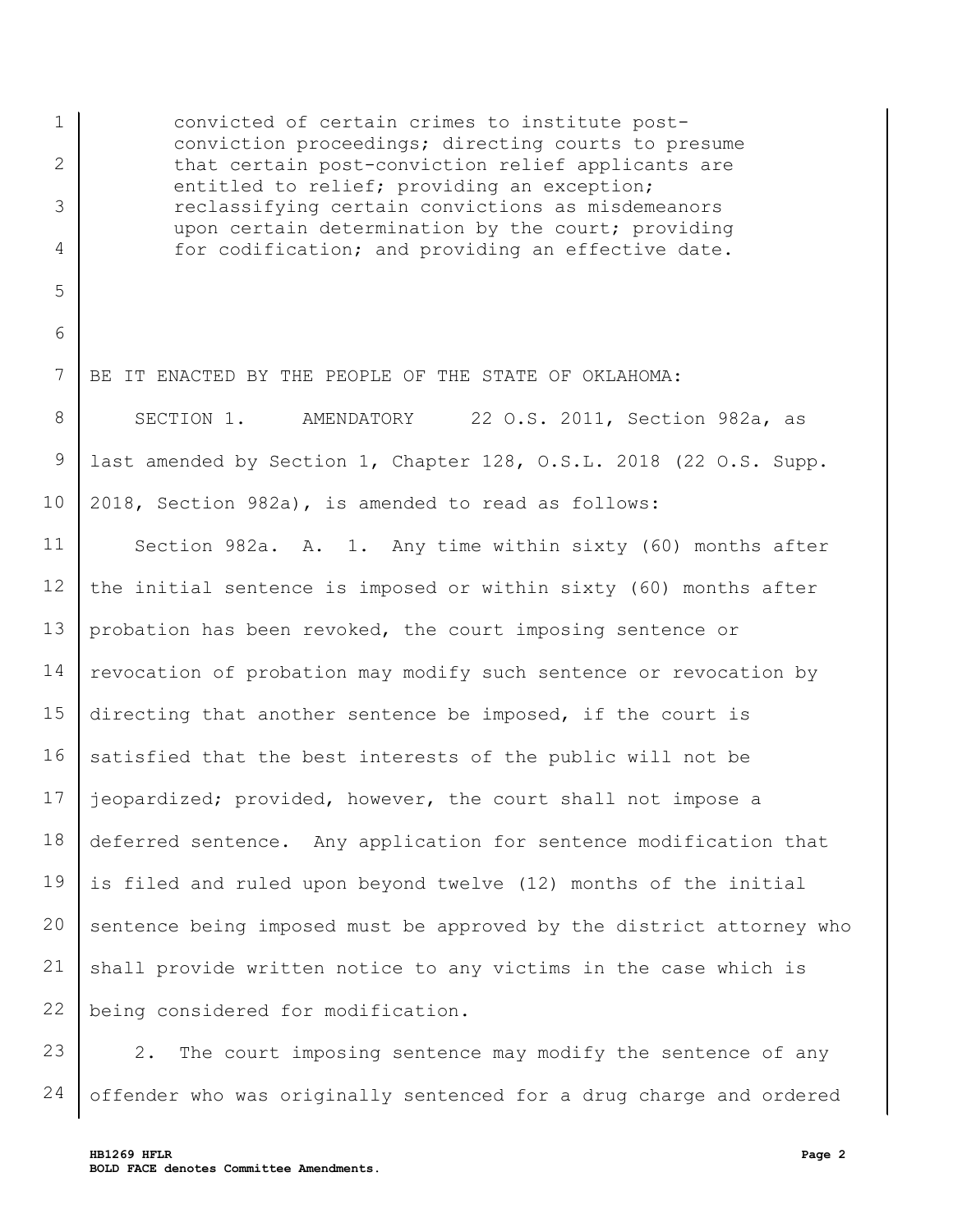1 2 3 4 5 6 7 8 to complete the Drug Offender Work Camp at the Bill Johnson Correctional Facility and direct that another sentence be imposed, if the court is satisfied that the best interests of the public will not be jeopardized; provided, however, the court shall not impose a deferred sentence. An application for sentence modification pursuant to this paragraph may be filed and ruled upon beyond the initial sixty-month time period provided for in paragraph 1 of this subsection.

9 10 11 12 13 14 15 3. This section shall not apply to convicted felons who have been in confinement in any state or federal prison system for any previous felony conviction during the ten-year period preceding the date that the sentence this section applies to was imposed. Further, without the consent of the district attorney, this section shall not apply to sentences imposed pursuant to a plea agreement or jury verdict.

16 17 18 19 20 21 22 23 24 B. The court imposing the sentence may modify the sentence of any offender sentenced to life without parole for an offense other than a violent crime, as enumerated in Section 571 of Title 57 of the Oklahoma Statutes, who has served at least ten (10) years of the sentence in the custody of the Department of Corrections upon a finding that the best interests of the public will not be jeopardized. Provided;, however, prior to granting a sentence modification under the provisions of this subsection, the court shall provide notice of the hearing to determine sentence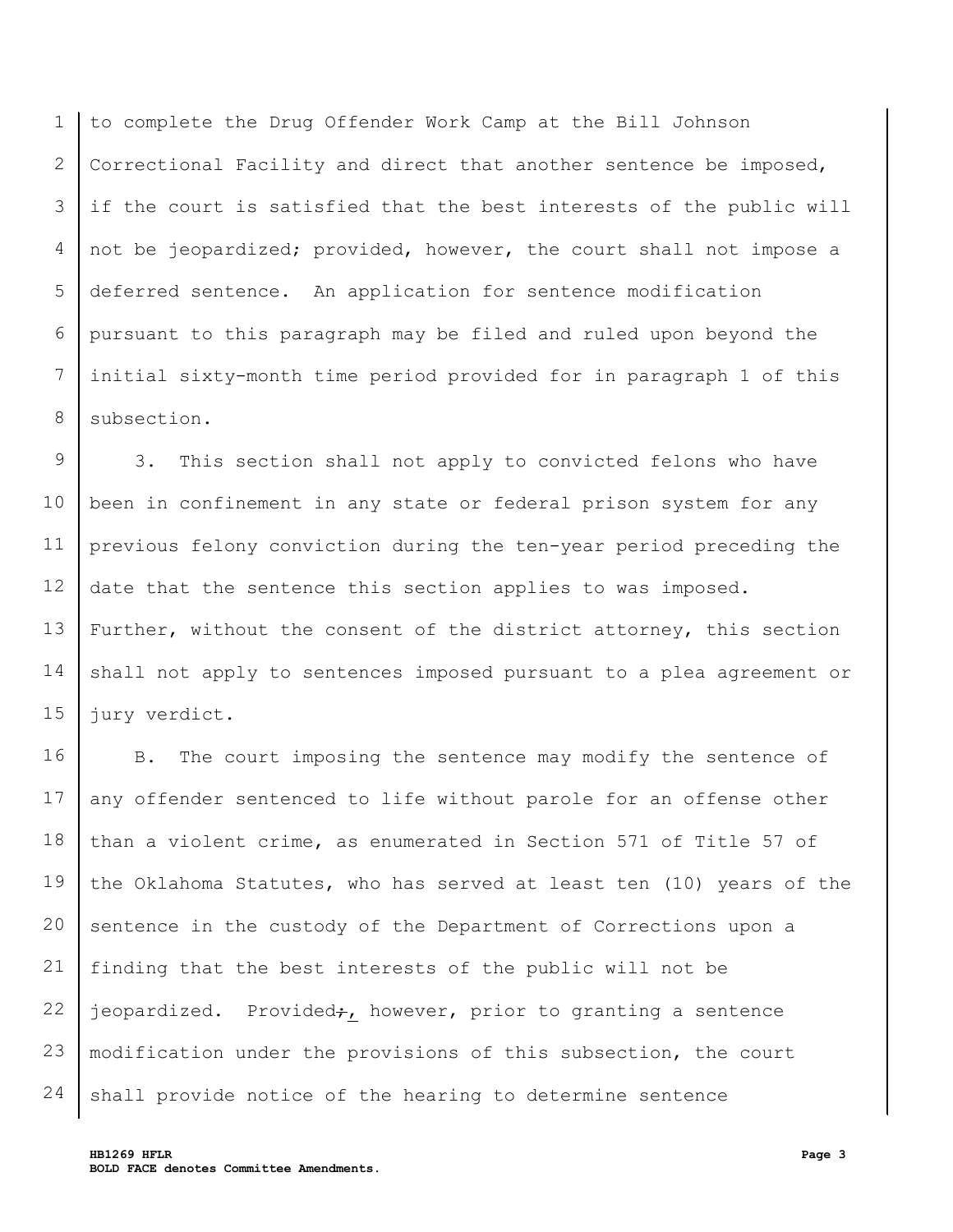1 2 3 4 5 modification to the victim or representative of the victim and shall allow the victim or representative of the victim the opportunity to provide testimony at the hearing. The court shall consider the testimony of the victim or representative of the victim when rendering a decision to modify the sentence of an offender.

6 7 8 9 10 11 12 13 14 15 16 C. For purposes of judicial review, upon court order or written request from the sentencing judge, the Department of Corrections shall provide the court imposing sentence or revocation of probation with a report to include a summary of the assessed needs of the offender, any progress made by the offender in addressing his or her assessed needs, and any other information the Department can supply on the offender. The court shall consider such reports when modifying the sentence or revocation of probation. The court shall allow the Department of Corrections at least twenty (20) days after receipt of a request or order from the court to prepare the required reports.

17 18 19 20 21 22 23 24 D. If the court considers modification of the sentence or revocation of probation, a hearing shall be made in open court after receipt of the reports required in subsection C of this section. The clerk of the court imposing sentence or revocation of probation shall give notice of the judicial review hearing to the Department of Corrections, the offender, the legal counsel of the offender, and the district attorney of the county in which the offender was convicted upon receipt of the reports. Such notice shall be mailed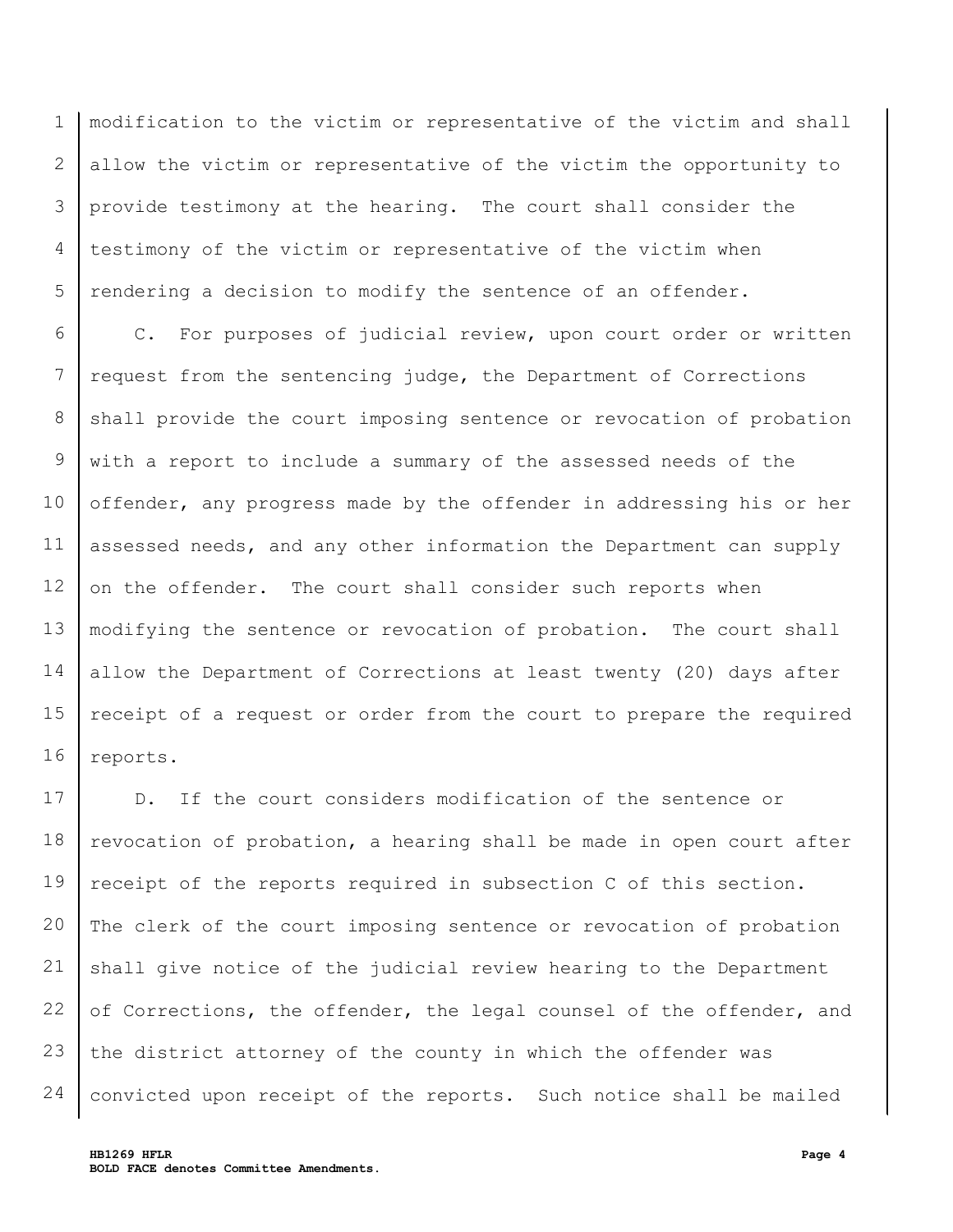1 2 3 at least twenty-one (21) days prior to the hearing date and shall include a copy of the report and any other written information to be considered at the judicial review hearing.

4 5 6 7 8 9 10 11 E. If an appeal is taken from the original sentence or from a revocation of probation which results in a modification of the sentence or modification to the revocation of probation of the offender, such sentence may be further modified in the manner described in paragraph 1 of subsection A of this section within sixty (60) months after the receipt by the clerk of the district court of the mandate from the Supreme Court or the Court of Criminal Appeals.

12 13 14 15 16 17 18 F. 1. Notwithstanding the provisions of subsections A, C or D of this section, each court shall set aside the judgment and sentence and resentence the following persons convicted of Section 2-402 of Title 63 of the Oklahoma Statutes, whether by trial or plea, upon a finding that the person, if he or she committed the same crime on or after July 1, 2017, would have been guilty of a misdemeanor:

19 20 21 22 23 24 a. persons enumerated by the Department of Corrections pursuant to the provisions of Section 2 of this act who are currently serving a sentence of imprisonment, b. persons considered for a revocation of probation pursuant to the provisions of subsection G of Section 991b of this title, and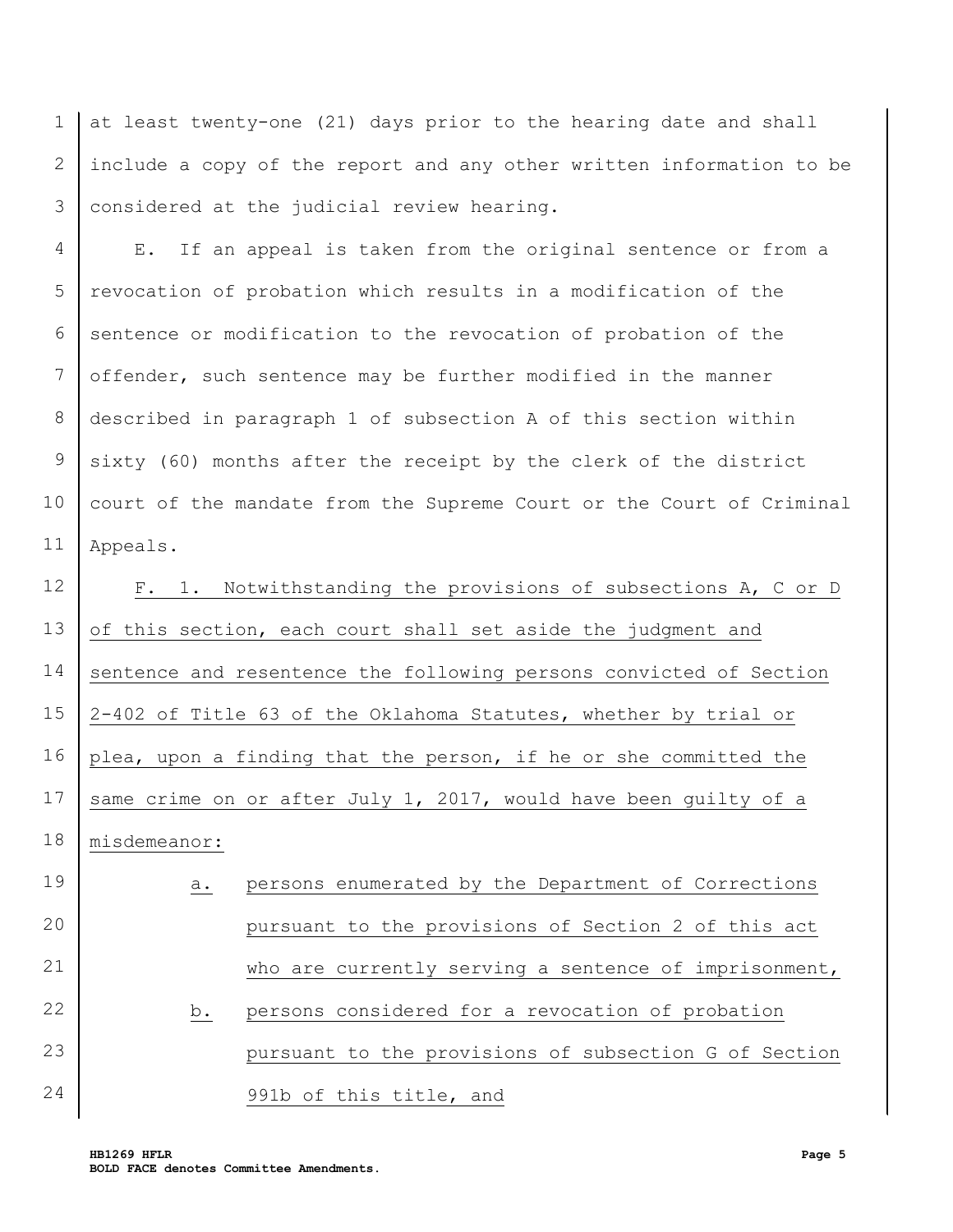| $\mathbf 1$    | persons considered for an acceleration of a deferred<br>$\mathtt{C}$ . |
|----------------|------------------------------------------------------------------------|
| 2              | sentence pursuant to the provisions of subsection K of                 |
| 3              | Section 991c of this title.                                            |
| 4              | 2. A hearing shall not be conducted to modify a sentence               |
| 5              | pursuant to this subsection unless requested by the person.            |
| 6              | 3. If the sentence of the person includes multiple felony              |
| $\overline{7}$ | convictions, one or more of which was reduced to a misdemeanor         |
| $8\,$          | pursuant to this subsection, the court shall reduce the sentence to    |
| $\mathsf 9$    | the length the sentence would have been if the violation of Section    |
| 10             | 2-402 of Title 63 of the Oklahoma Statutes was committed on or after   |
| 11             | July 1, 2017.                                                          |
| 12             | The court shall resentence each person set forth in<br>$4$ .<br>a.     |
| 13             | subparagraph a of paragraph 1 of this subsection                       |
| 14             | within three (3) months of receipt of the report                       |
| 15             | prepared by the Department of Corrections pursuant to                  |
| 16             | Section 2 of this act.                                                 |
| 17             | The court shall resentence each person set forth in<br>b.              |
| 18             | subparagraphs b and c of paragraph 1 of this                           |
| 19             | subsection within six (6) months of referral.                          |
| 20             | A person whose sentence is modified pursuant to this<br>5.             |
| 21             | subsection shall be given credit for time served. Under no             |
| 22             | circumstances may resentencing under this subsection result in the     |
| 23             | imposition of a term longer than the original sentence.                |

24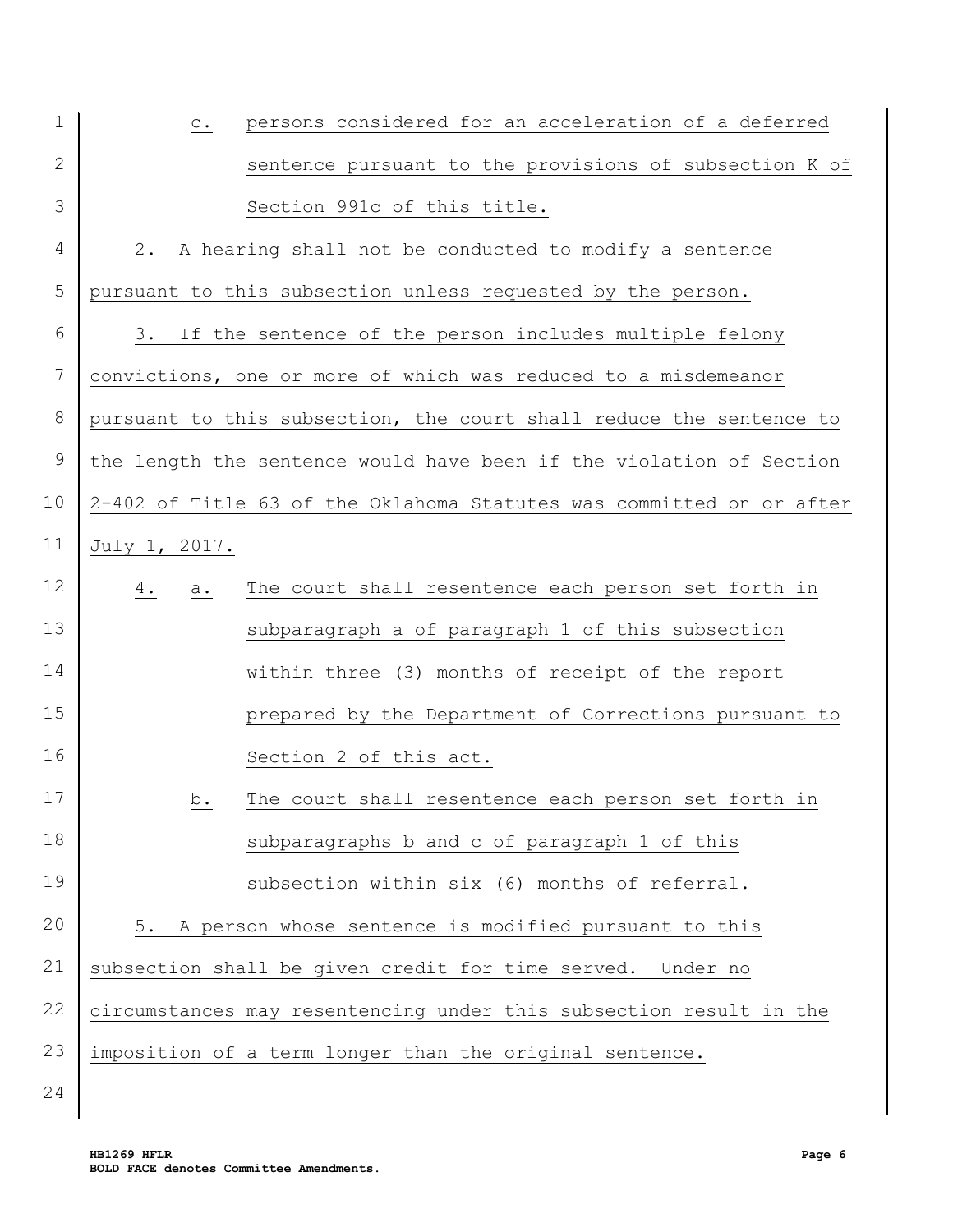1 2 3 4 5 6 7 8 9 10 11 12 13 14 15 16 17 6. A sentence pursuant to the provisions of Section 2-402 of Title 63 of the Oklahoma Statutes that is modified pursuant to this subsection shall be considered a misdemeanor for all purposes. 7. Upon a sentence modification pursuant to this subsection, the court shall order all applicable court and law enforcement records relating to the felony conviction of the person pursuant to the provisions of Section 2-402 of Title 63 of the Oklahoma Statutes to be modified to reflect the new sentence. 8. A final judgment entered under this subsection may be appealed to the Court of Criminal Appeals within thirty (30) days from the entry of the judgment. SECTION 2. NEW LAW A new section of law to be codified in the Oklahoma Statutes as Section 983c of Title 22, unless there is created a duplication in numbering, reads as follows: A. On or before August 1, 2019, and every three (3) months thereafter, the Director of the Department of Corrections shall compile and distribute a report to each presiding judge for each

18 19 20 21 22 23 24 district court from which individuals have been sentenced and are currently serving a sentence of imprisonment, including those individuals whose sentences have been revoked and accelerated, for a conviction pursuant to Section 2-402 of Title 63 of the Oklahoma Statutes for an offense committed prior to July 1, 2017, and who have more than three (3) months or more remaining until their expected release dates.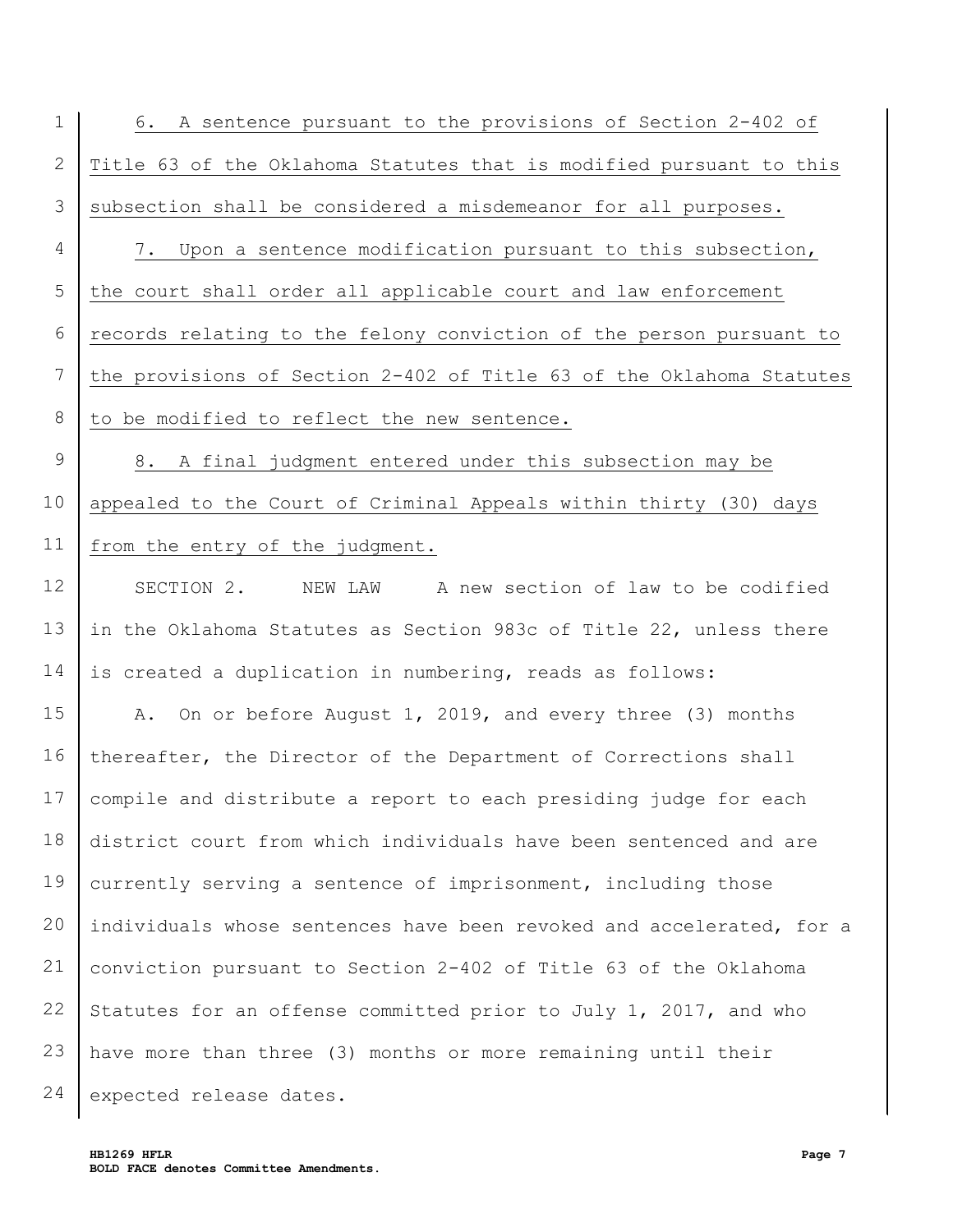- 1
	- B. The report shall include:

| $\overline{2}$  | Those individuals currently serving a sentence of<br>$1$ .                   |
|-----------------|------------------------------------------------------------------------------|
| 3               | imprisonment for multiple offenses, served concurrently or                   |
| 4               | consecutively, one or more of which is for a conviction pursuant to          |
| 5               | Section 2-402 of Title 63 of the Oklahoma Statutes;                          |
| 6               | 2.<br>The county from which the person was sentenced;                        |
| $7\overline{ }$ | 3.<br>The court-imposed sentence, including sentences for other              |
| 8               | offenses served concurrently or consecutively; and                           |
| 9               | $4$ .<br>The expected remaining stay in prison.                              |
| 10              | Copies of the reports shall be made available to the public<br>$C_{\bullet}$ |
| 11              | upon request.                                                                |
| 12              | The Department shall notify each person serving a sentence<br>$D$ .          |
| 13              | of imprisonment for a conviction pursuant to Section 2-402 of Title          |
| 14              | 63 of the Oklahoma Statutes that committed his or her offense prior          |
| 15              | to July 1, 2017, and who have three (3) months or less remaining             |
| 16              | until his or her expected release date, that the person has the              |
| 17              | right to apply for sentence modification pursuant to Section 1080 of         |
|                 | 18 Title 22 of the Oklahoma Statutes.                                        |
| 19              | The provisions of this section shall terminate on August 1,<br>E.            |
| 20              | 2024.                                                                        |
| 21              | SECTION 3.<br>AMENDATORY 22 O.S. 2011, Section 991b, as                      |
| 22              | last amended by Section 11, Chapter 128, O.S.L. 2018 (22 O.S. Supp.          |
| 23              | 2018, Section 991b), is amended to read as follows:                          |
| 24              |                                                                              |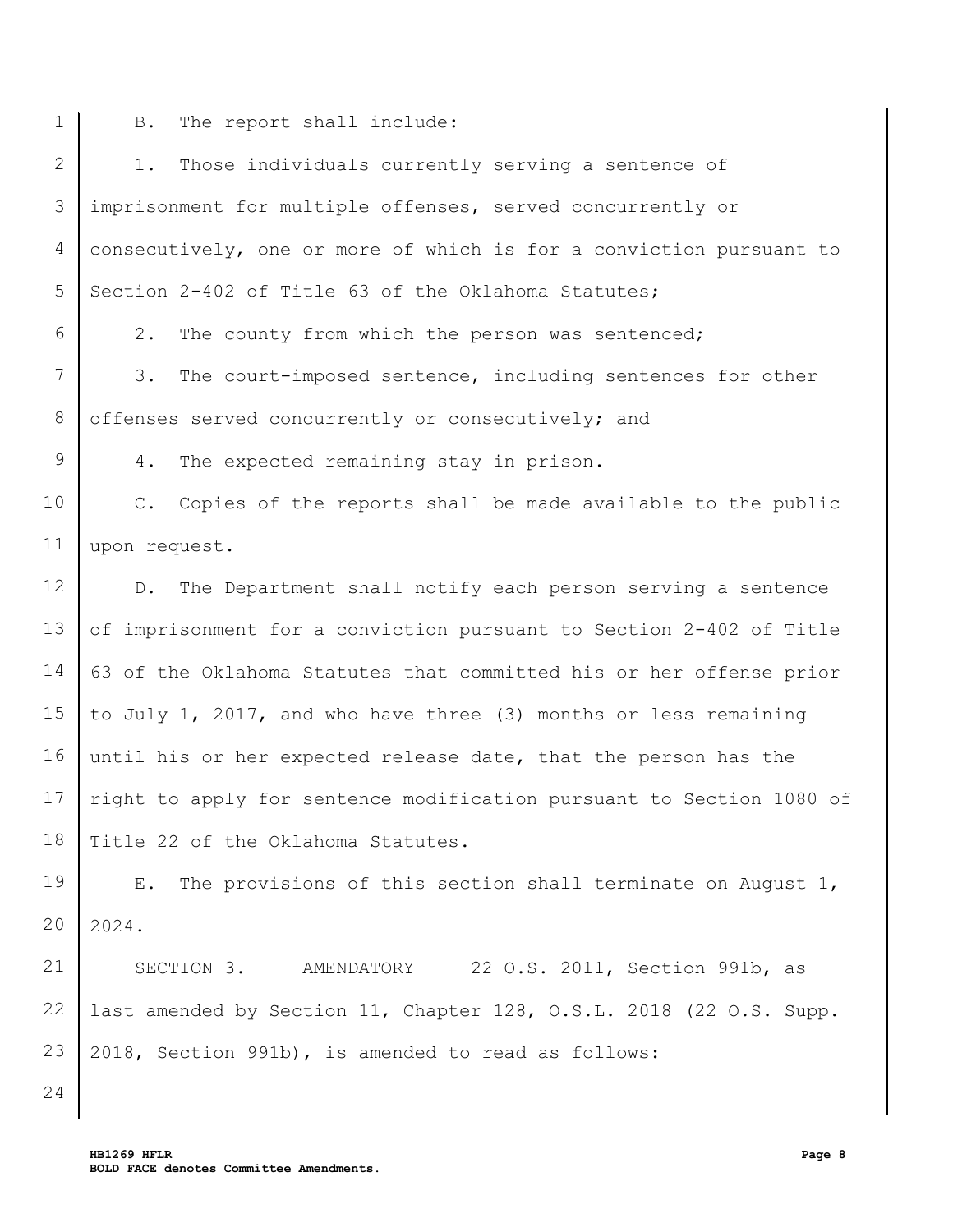1 2 3 4 5 6 7 8 9 10 11 12 13 Section 991b. A. Whenever a sentence has been suspended by the court after conviction of a person for any crime, the suspended sentence of the person may not be revoked, in whole or part, for any cause unless a petition setting forth the grounds for such revocation is filed by the district attorney with the clerk of the sentencing court and competent evidence justifying the revocation of the suspended sentence is presented to the court at a hearing to be held for that purpose within twenty (20) days after the entry of the plea of not guilty to the petition, unless waived by both the state and the defendant. The State of Oklahoma may dismiss the petition without prejudice one time upon good cause shown to the court, provided that any successor petition must be filed within forty-five (45) days of the date of the dismissal of the petition.

14 15 16 17 18 19 20 21 22 23 24 B. Whenever a sentence has been suspended by the court after conviction of a person for any crime, the suspended sentence of the person may not be revoked in whole for a technical violation unless a petition setting forth the grounds for such revocation is filed by the district attorney with the clerk of the sentencing court and competent evidence justifying the revocation of the suspended sentence is presented to the court at a hearing to be held for that purpose within twenty (20) days after the entry of the plea of not guilty to the petition, unless waived by both the state and the defendant. The State of Oklahoma may dismiss the petition without prejudice one time upon good cause shown to the court $_{\tau}$ ; provided,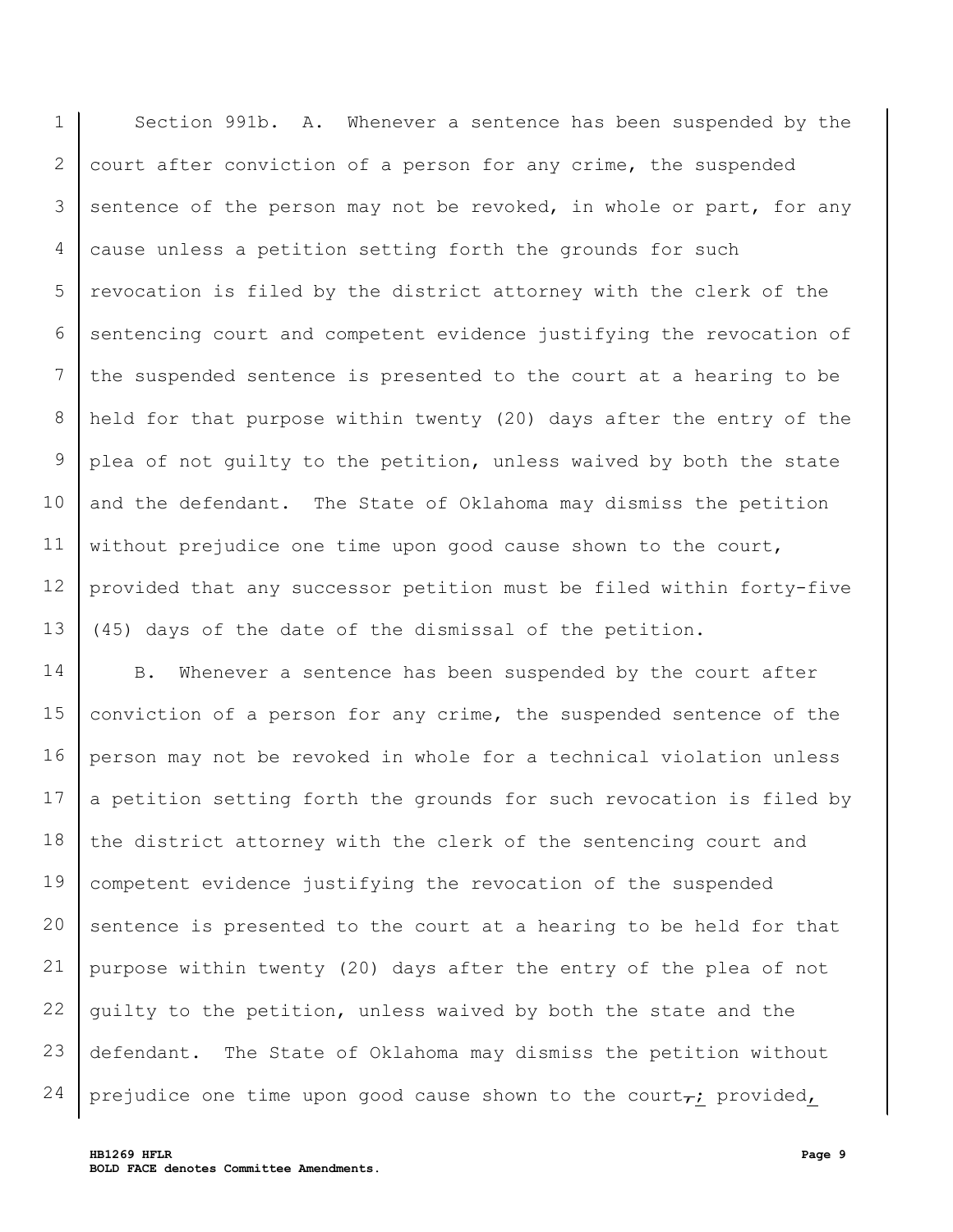1 2 3 4 5 that any successor petition must be filed within forty-five (45) days of the date of the dismissal of the petition. Any revocation of a suspended sentence based on a technical violation shall not exceed six (6) months for a first revocation and five (5) years for a second or subsequent revocation.

6 7 8 C. "Technical violation" as used in this section means a violation of the court-imposed rules and conditions of probation, other than:

1. Committing or being arrested for a new crime;

10 11 12 2. Attempting to falsify a drug screen, or three  $\{3\}$  or more failed drug or alcohol screens within a three (3) month three-month period;

13 3. Failing to pay restitution;

9

14

4. Tampering with an electronic monitoring device;

15 16 5. Failing to initially report or missing assigned reporting requirements for an excess of sixty (60) days;

17 18 6. Unlawfully contacting a victim, co-defendant codefendant or criminal associates;

19 20 7. Five  $\{5\}$  or more separate and distinct technical violations within a ninety-day period; or

21 8. Any violation of the Specialized Sex Offender Rules.

22 23 24 D. 1. The Department of Corrections shall develop a matrix of technical violations and sanctions to address violations committed by persons who are being supervised by the Department. The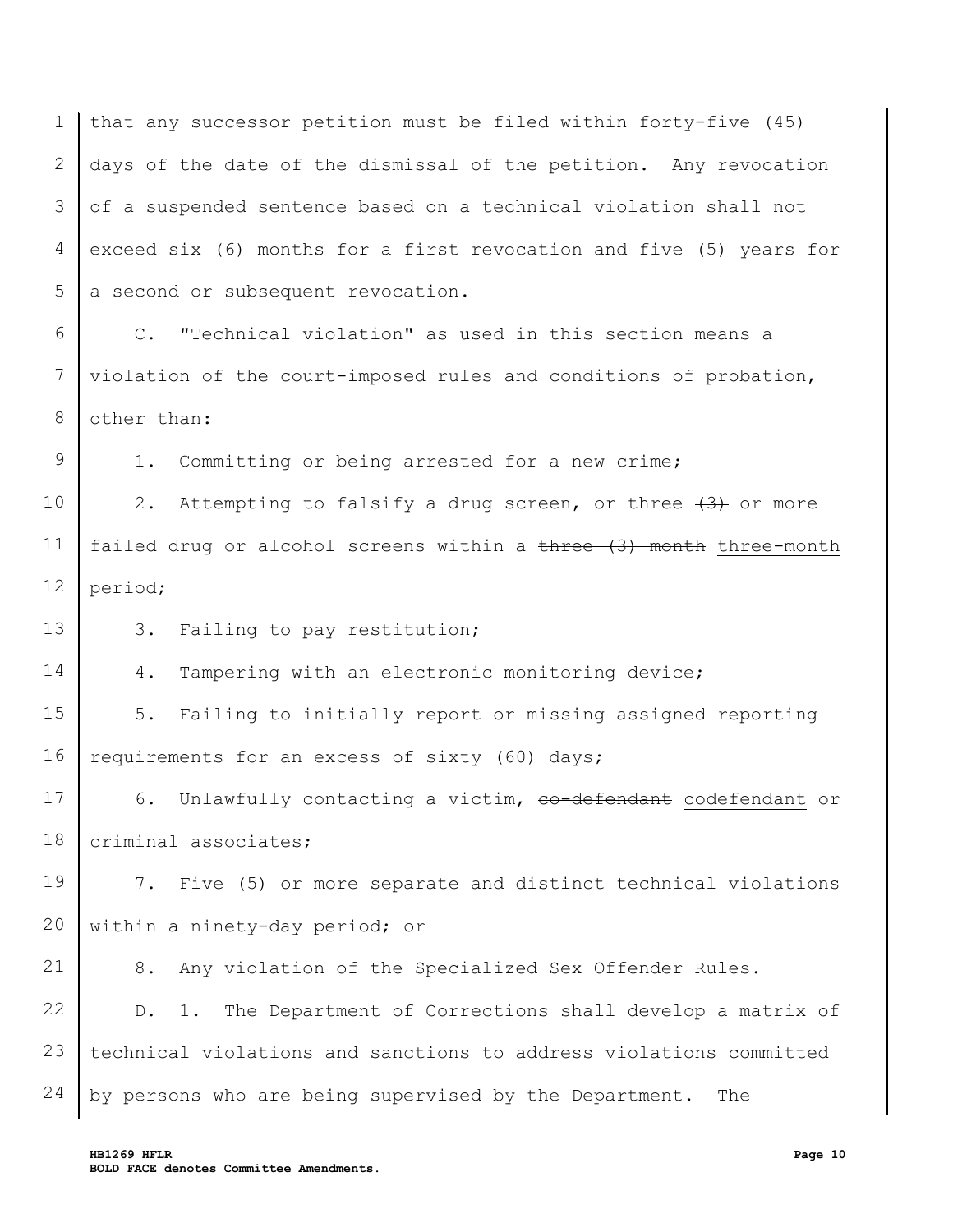1 2 3 4 5 6 7 8 9 10 11 12 13 14 15 16 17 18 19 20 21 22 23 24 Department shall be authorized to use a violation response and intermediate sanction process based on the sanction matrix to apply to any technical violations of probationers. Within four (4) working days of the discovery of the violation, the probation officer shall initiate the violation response and intermediate sanction process. The sentencing judge may authorize any recommended sanctions, which may include, but are not limited to: short-term jail or lockup, day treatment, program attendance, community service, outpatient or inpatient treatment, monetary fines, curfews, ignition interlock devices on vehicles, or a onetime referral to a term of confinement of six (6) months in an intermediate revocation facility operated by the Department of Corrections; provided, upon approval of the district attorney, a person may be sanctioned to serve additional terms of confinement in an intermediate revocation facility. The probation officer shall complete a sanction form, which shall specify the technical violation, sanction, and the action plan to correct the noncompliant behavior resulting in the technical violation. The probation officer shall refer to the sanctioning matrix to determine the supervision, treatment, and sanctions appropriate to address the noncompliant behavior. The probation officer shall refer the violation information and recommended response with a sanction plan to the Department of Corrections to be heard by a hearing officer. The Department of Corrections shall develop a sanction matrix,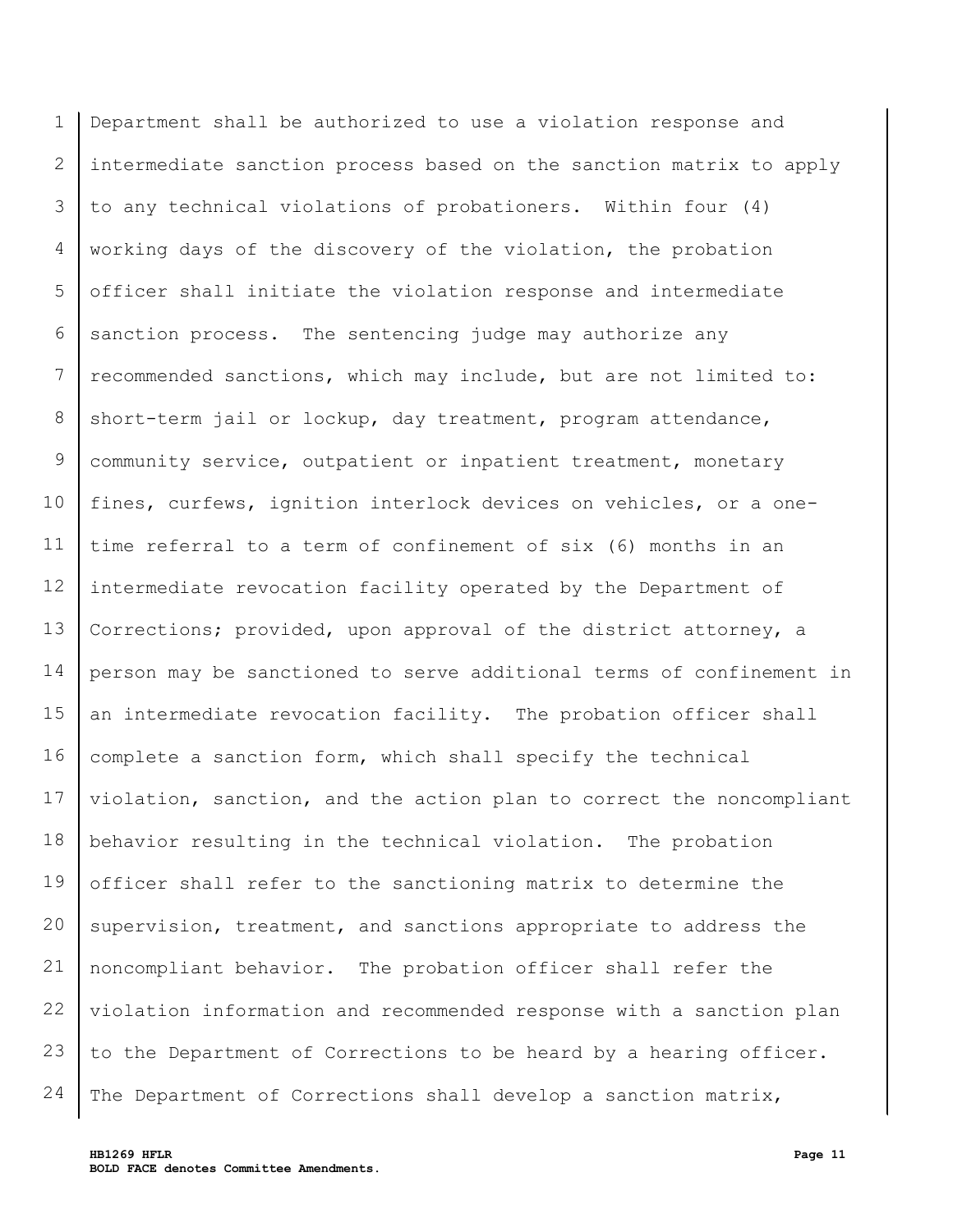| 1               | forms, policies and procedures necessary to implement this                                                                  |
|-----------------|-----------------------------------------------------------------------------------------------------------------------------|
| $\mathbf{2}$    | provision. The Department of Corrections shall establish procedures                                                         |
| 3               | to hear responses to technical violations and review sanction plans                                                         |
| 4               | including the following:                                                                                                    |
| 5               | hearing officers shall report through a chain of<br>a.                                                                      |
| 6               | command separate from that of the supervising                                                                               |
| $7\phantom{.0}$ | probation officers,                                                                                                         |
| 8               | the Department shall provide the offender written<br>b.                                                                     |
| 9               | notice of the violation, the evidence relied upon, and                                                                      |
| 10              | the reason the sanction was imposed,                                                                                        |
| 11              | the hearing shall be held unless the offender waives<br>$\mathsf{C}$ .                                                      |
| 12              | the right to the hearing,                                                                                                   |
| 13              | hearings shall be electronically recorded, and<br>d.                                                                        |
| 14              | the Department shall provide to judges and district<br>$\mathrel{\mathop{\text{e}}\mathrel{\mathop{\text{--}}\nolimits}}$ . |
| 15              | attorneys a record of all violations and actions taken                                                                      |
| 16              | pursuant to this subsection.                                                                                                |
| 17              | The hearing officer shall determine based on a preponderance<br>2.                                                          |
| 18              | of the evidence whether a technical violation occurred. Upon a                                                              |
| 19              | finding that a technical violation occurred, the hearing officer may                                                        |
| 20              | order the offender to participate in the recommended sanction plan                                                          |
| 21              | or may modify the plan. Offenders who accept the sanction plan                                                              |
| 22              | shall sign a violation response sanction form, and the hearing                                                              |
| 23              | officer shall then impose the sanction. Failure of the offender to                                                          |
| 24              | comply with the imposed sanction plan shall constitute a violation                                                          |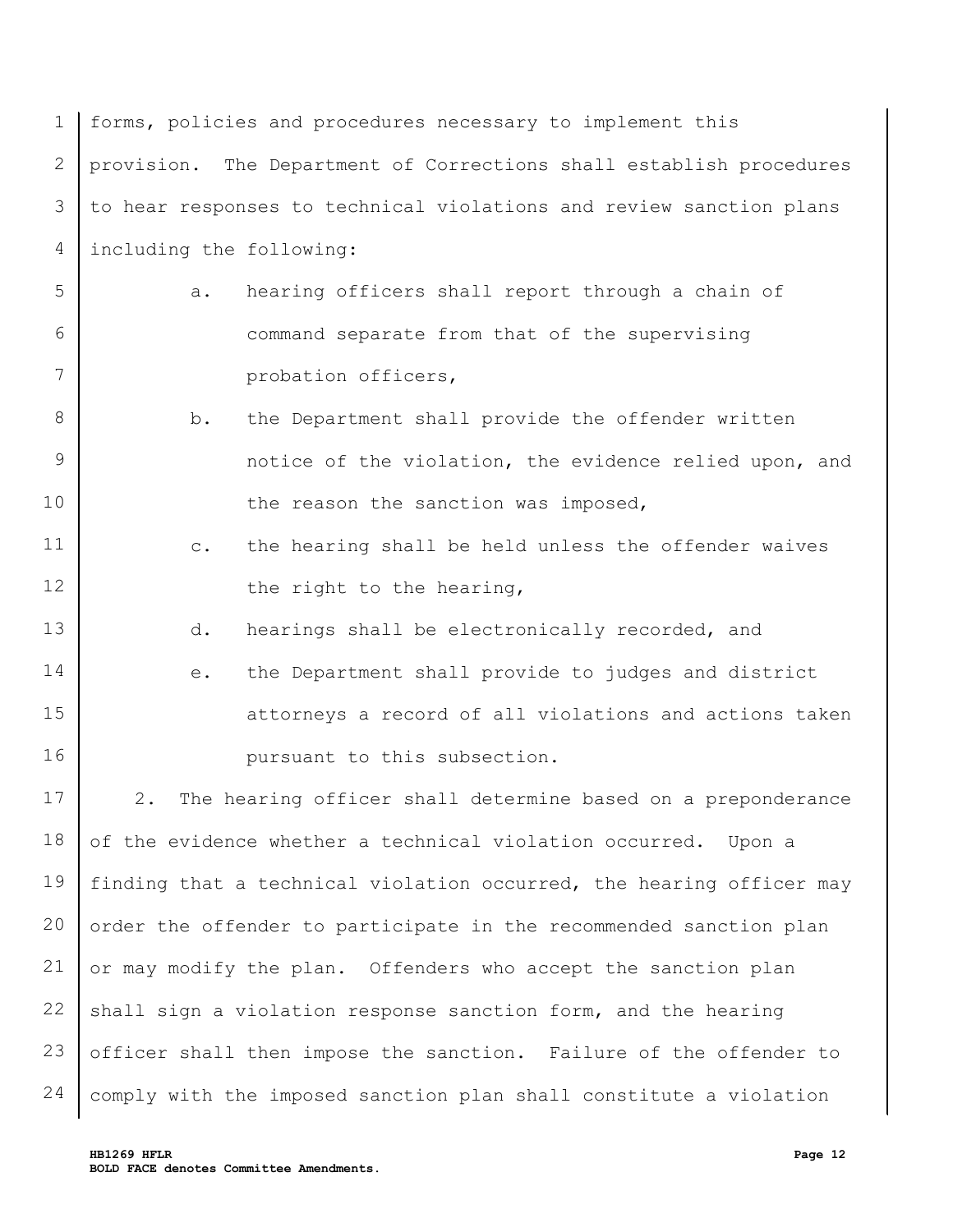1 2 3 4 5 6 7 of the rules and conditions of supervision that may result in a revocation proceeding. If an offender does not voluntarily accept the recommended sanction plan, the Department shall either impose the sanction and allow the offender to appeal to the district court, or request a revocation proceeding as provided by law. Every administrative hearing and sanction imposed by the Department shall be appealable to the district court.

8 9 10 3. Absent a finding of willful nonpayment by the offender, the failure of an offender to pay fines and costs may not serve as a basis for revocation, excluding restitution.

11 12 13 14 15 16 E. 1. Where one of the grounds for revocation is the failure of the defendant to make restitution as ordered, the Department of Corrections shall forward to the district attorney all information pertaining to the failure of the defendant to make timely restitution as ordered by the court, and the district attorney shall file a petition setting forth the grounds for revocation.

17 18 19 20 21 2. The defendant ordered to make restitution can petition the court at any time for remission or a change in the terms of the order of restitution if the defendant undergoes a change of condition which materially affects the ability of the defendant to comply with the order of the court.

22 23 24 3. At the hearing, if one of the grounds for the petition for revocation is the failure of the defendant to make timely restitution as ordered by the court, the court will hear evidence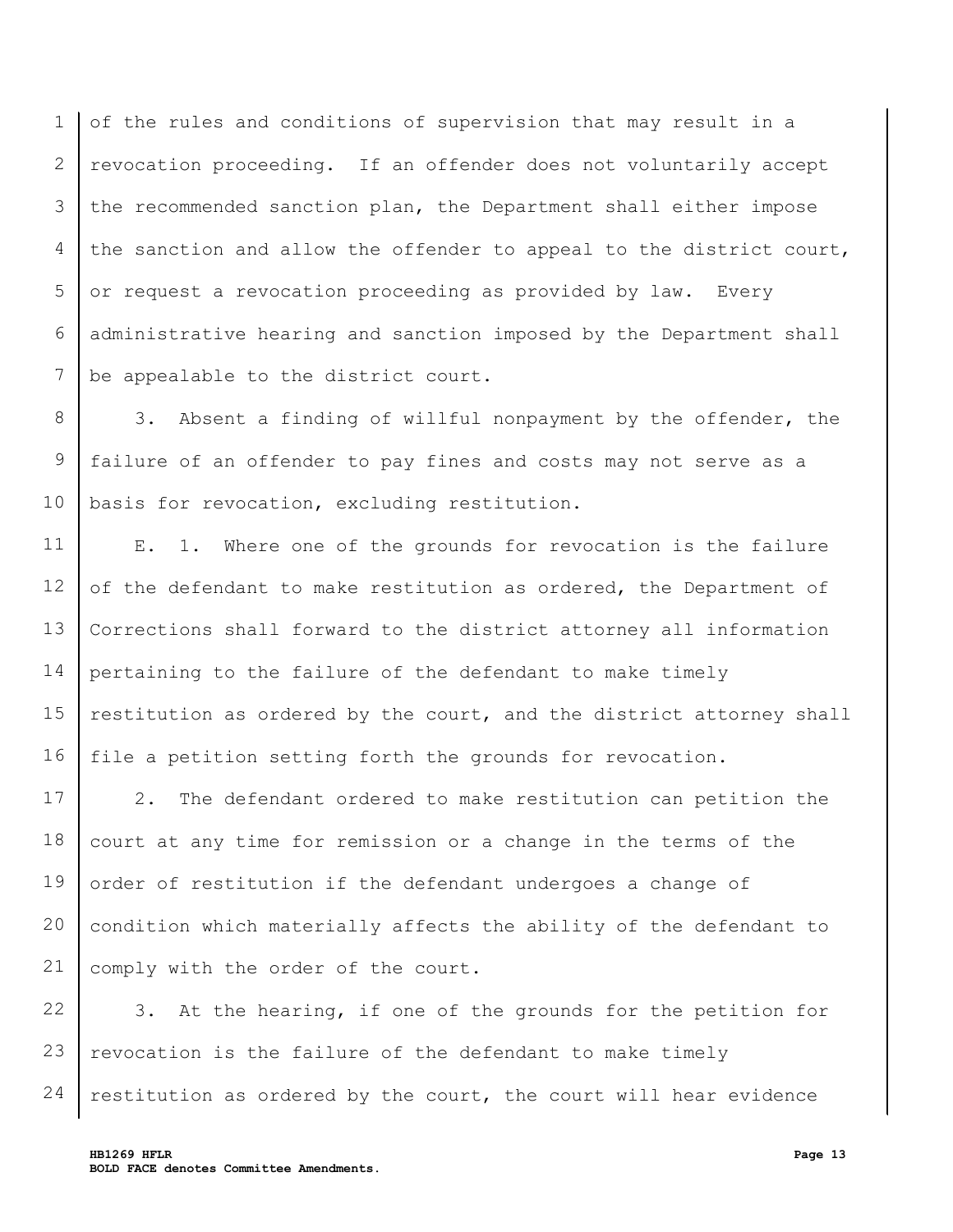1 2 3 4 5 6 7 8 9 10 and if it appears to the satisfaction of the court from such evidence that the terms of the order of restitution create a manifest hardship on the defendant or the immediate family of the defendant, the court may cancel all or any part of the amount still due, or modify the terms or method of payment. Provided, if the court determines that a reduction in the restitution still due is warranted, the court shall equally apply the same percentage reduction to any court-ordered monetary obligation owed by the defendant including, but not limited to, fines, court costs and costs of incarceration.

11 12 13 14 15 16 17 18 19 20 21 22 23 24 F. The court may revoke a portion of the sentence and leave the remaining part not revoked, but suspended for the remainder of the term of the sentence, and under the provisions applying to it. The person whose suspended sentence is being considered for revocation at the hearing shall have the right to be represented by counsel, to present competent evidence in his or her own behalf and to be confronted by the witnesses against the defendant. Any order of the court revoking the suspended sentence, in whole or in part, shall be subject to review on appeal, as in other appeals of criminal cases. Provided, however, that if the crime for which the suspended sentence is given was a felony, the defendant may be allowed bail pending appeal. If the reason for revocation be that the defendant committed a felony, the defendant shall not be allowed bail pending appeal.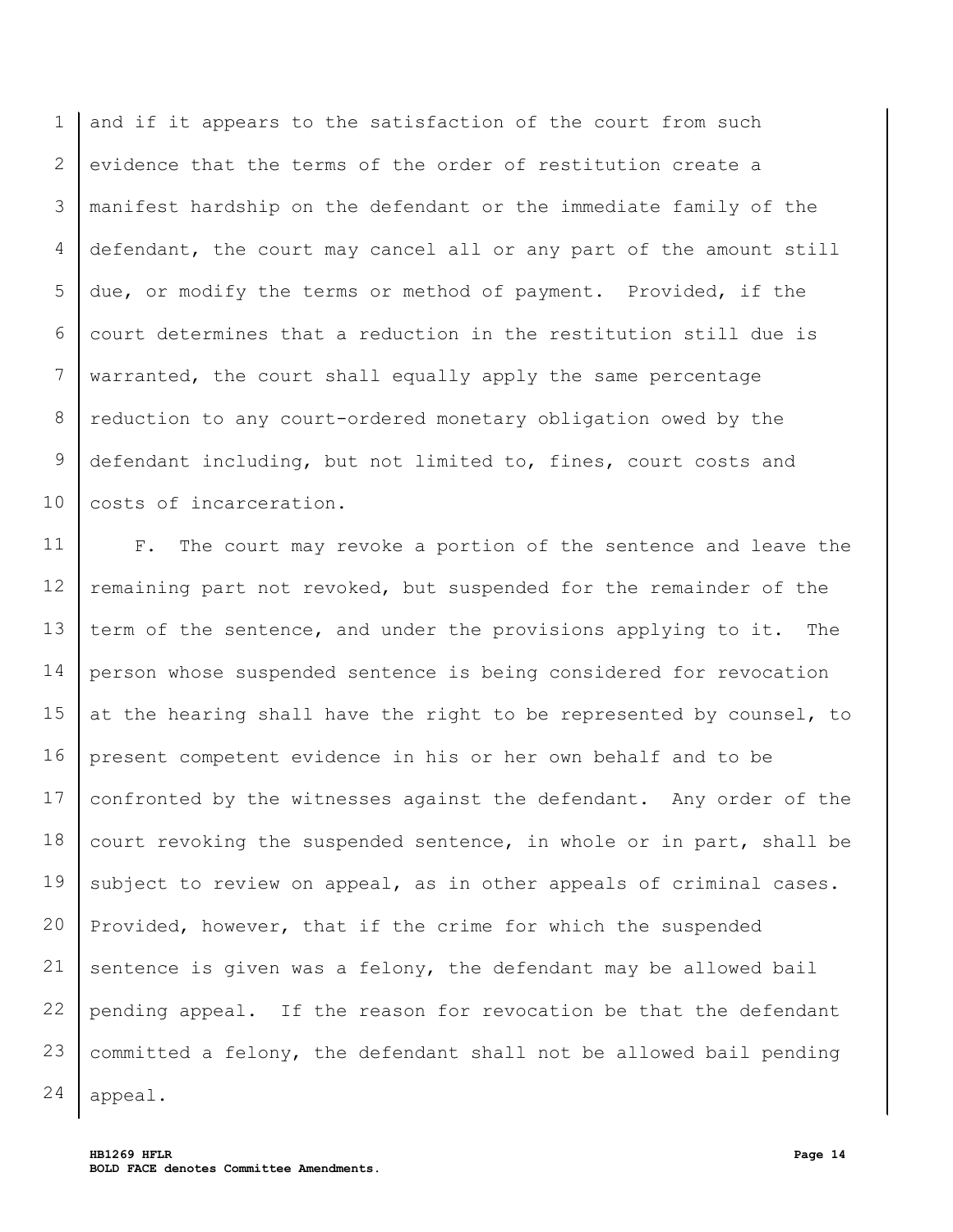| $\mathbf 1$  | Notwithstanding the provisions of subsections A and B of<br>G.      |
|--------------|---------------------------------------------------------------------|
| $\mathbf{2}$ | this section, a person who is being considered for revocation of a  |
| 3            | suspended sentence pursuant to Section 2-402 of Title 63 of the     |
| 4            | Oklahoma Statutes and who was sentenced prior to July 1, 2017,      |
| 5            | shall:                                                              |
| 6            | Have further proceedings under this section deferred;<br>1.         |
| 7            | Have his or her underlying judgment and sentence set aside;<br>2.   |
| $8\,$        | and                                                                 |
| $\mathsf 9$  | Be resentenced pursuant to the provisions of subsection F of<br>3.  |
| 10           | Section 982a of this title.                                         |
| 11           | Resentencing pursuant to subsection F of Section 982a of this title |
| 12           | shall not restrict the sentencing judge from considering an         |
| 13           | application to revoke the suspended sentence.                       |
| 14           | SECTION 4. AMENDATORY 22 O.S. 2011, Section 991c, as                |
| 15           | last amended by Section 12, Chapter 128, O.S.L. 2018 (22 O.S. Supp. |
| 16           | 2018, Section 991c), is amended to read as follows:                 |
| 17           | Section 991c. A. Upon a verdict or plea of quilty or upon a         |
| 18           | plea of nolo contendere, but before a judgment of guilt, the court  |
| 19           | may, without entering a judgment of guilt and with the consent of   |
| 20           | the defendant, defer further proceedings upon the specific          |
| 21           | conditions prescribed by the court not to exceed a seven-year       |
| 22           | period, except as authorized under subsection B of this section.    |
| 23           | The court shall first consider restitution among the various        |
| 24           |                                                                     |

**HB1269 HFLR Page 15 BOLD FACE denotes Committee Amendments.**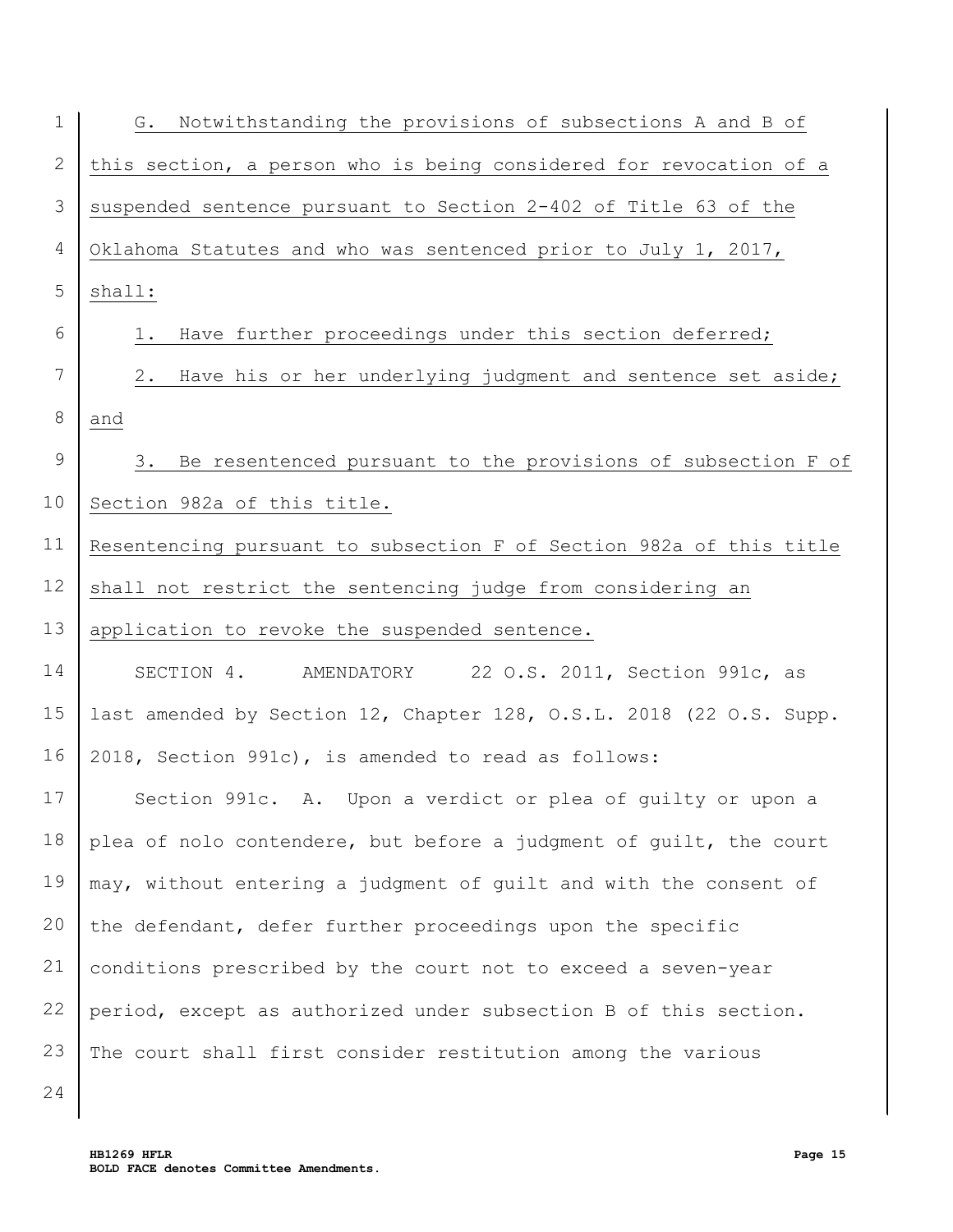1 2 conditions it may prescribe. The court may also consider ordering the defendant to:

1. Pay court costs;

3

6

4 5 2. Pay an assessment in lieu of any fine authorized by law for the offense;

3. Pay any other assessment or cost authorized by law;

7 8 9 4. Engage in a term of community service without compensation, according to a schedule consistent with the employment and family responsibilities of the defendant;

10 11 12 5. County jail confinement for a period not to exceed ninety (90) days or the maximum amount of jail time provided for the offense, if it is less than ninety (90) days;

13 14 15 6. Pay an amount as reimbursement for reasonable attorney fees, to be paid into the court fund, if a court-appointed attorney has been provided to defendant;

16 17 18 19 20 21 22 23 24 7. Be supervised in the community for a period not to exceed eighteen (18) months, unless a petition alleging violation of any condition of deferred judgment is filed during the period of supervision. As a condition of any supervision, the defendant shall be required to pay a supervision fee of Forty Dollars (\$40.00) per month. The supervision fee shall be waived in whole or part by the supervisory agency when the accused is indigent. No person shall be denied supervision based solely on the inability of the person to pay a fee;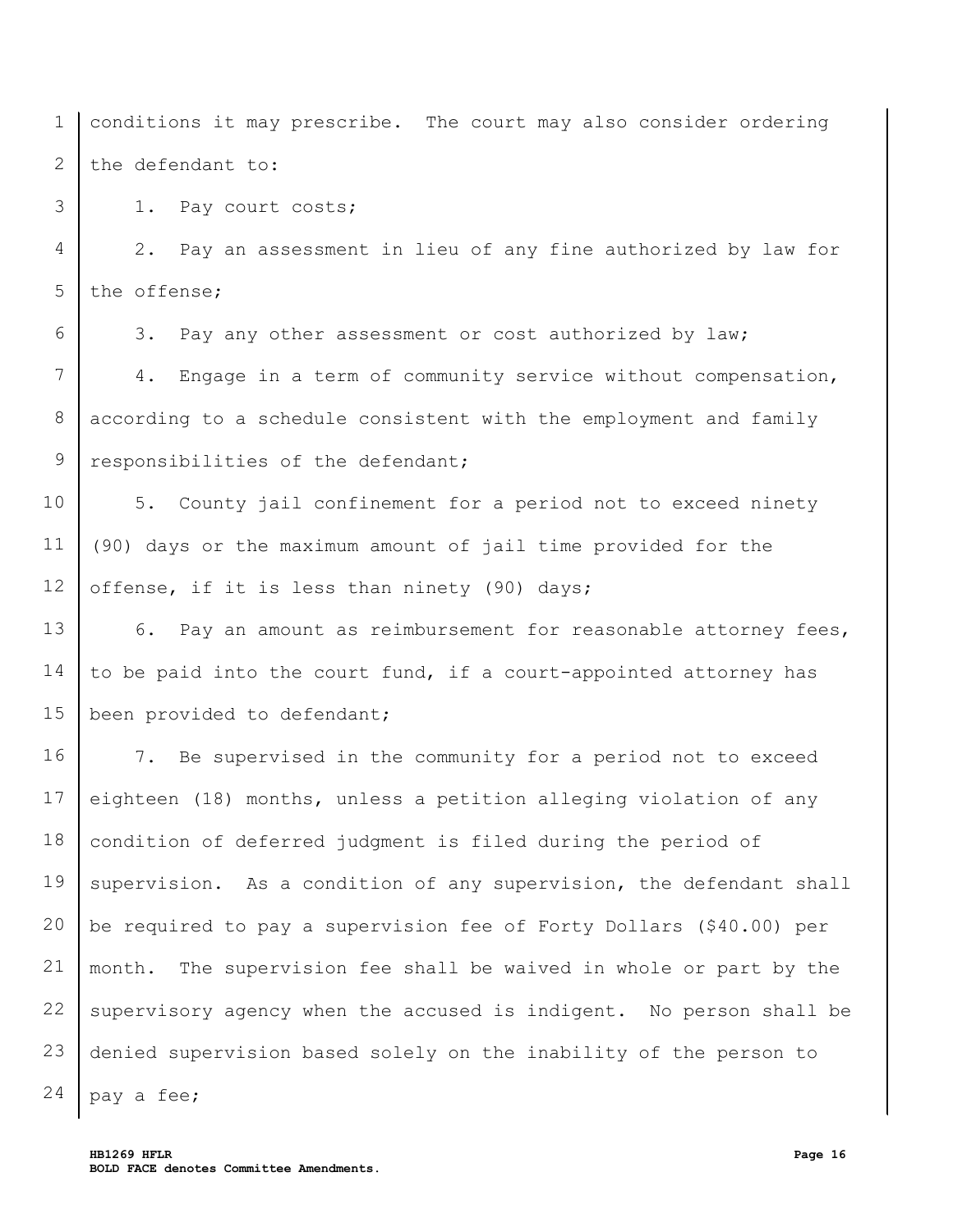1 2 3 4 5 6 8. Pay into the court fund a monthly amount not exceeding Forty Dollars (\$40.00) per month during any period during which the proceedings are deferred when the defendant is not to be supervised in the community. The total amount to be paid into the court fund shall be established by the court and shall not exceed the amount of the maximum fine authorized by law for the offense;

7 8 9. Make other reparations to the community or victim as required and deemed appropriate by the court;

9 10 11 10. Order any conditions which can be imposed for a suspended sentence pursuant to paragraph 1 of subsection A of Section 991a of this title; or

12 11. Any combination of the above provisions.

13 14 15 16 17 18 19 20 21 22 23 24 However, unless under the supervision of the district attorney, the offender shall be required to pay Forty Dollars (\$40.00) per month to the district attorney during the first two (2) years of probation to compensate the district attorney for the costs incurred during the prosecution of the offender and for the additional work of verifying the compliance of the offender with the rules and conditions of his or her probation. The district attorney may waive any part of this requirement in the best interests of justice. The court shall not waive, suspend, defer or dismiss the costs of prosecution in its entirety. However, if the court determines that a reduction in the fine, costs and costs of prosecution is warranted, the court shall equally apply the same percentage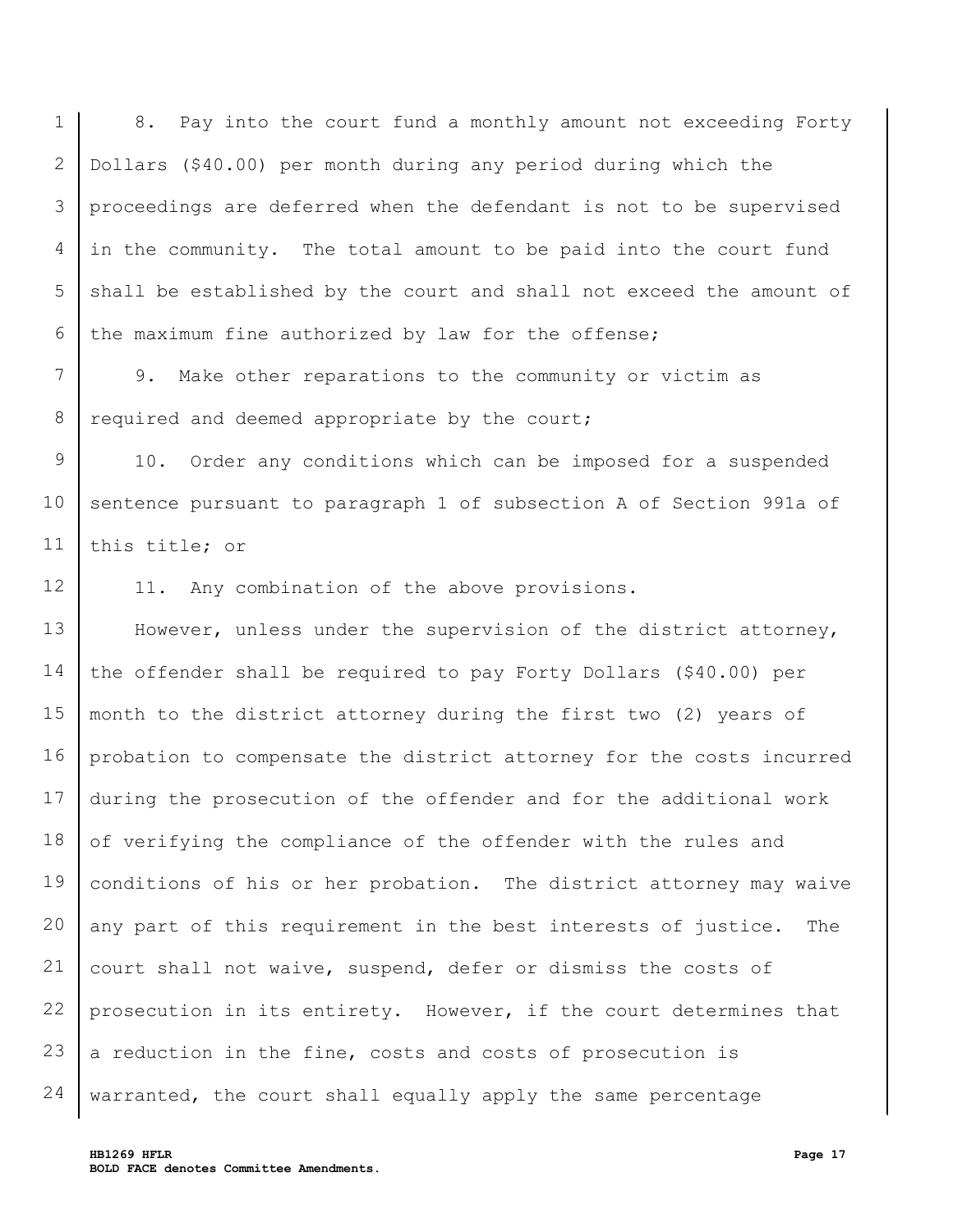1 2 reduction to the fine, costs and costs of prosecution owed by the offender.

3 4 5 6 7 B. When the court has ordered restitution as a condition of supervision as provided for in subsection A of this section and that condition has not been satisfied, the court may, at any time prior to the termination or expiration of the supervision period, order an extension of supervision for a period not to exceed three (3) years.

8 9 10 11 12 13 14 15 16 17 18 19 20 21 22 23 24 C. In addition to any conditions of supervision provided for in subsection A of this section, the court shall, in the case of a person before the court for the offense of operating or being in control of a motor vehicle while the person was under the influence of alcohol, other intoxicating substance, or a combination of alcohol and another intoxicating substance, or who is before the court for the offense of operating a motor vehicle while the ability of the person to operate such vehicle was impaired due to the consumption of alcohol, require the person to participate in an alcohol and drug substance abuse evaluation program offered by a facility or qualified practitioner certified by the Department of Mental Health and Substance Abuse Services for the purpose of evaluating the receptivity to treatment and prognosis of the person. The court shall order the person to reimburse the facility or qualified practitioner for the evaluation. The Department of Mental Health and Substance Abuse Services shall establish a fee schedule, based upon the ability of a person to pay, provided the fee for an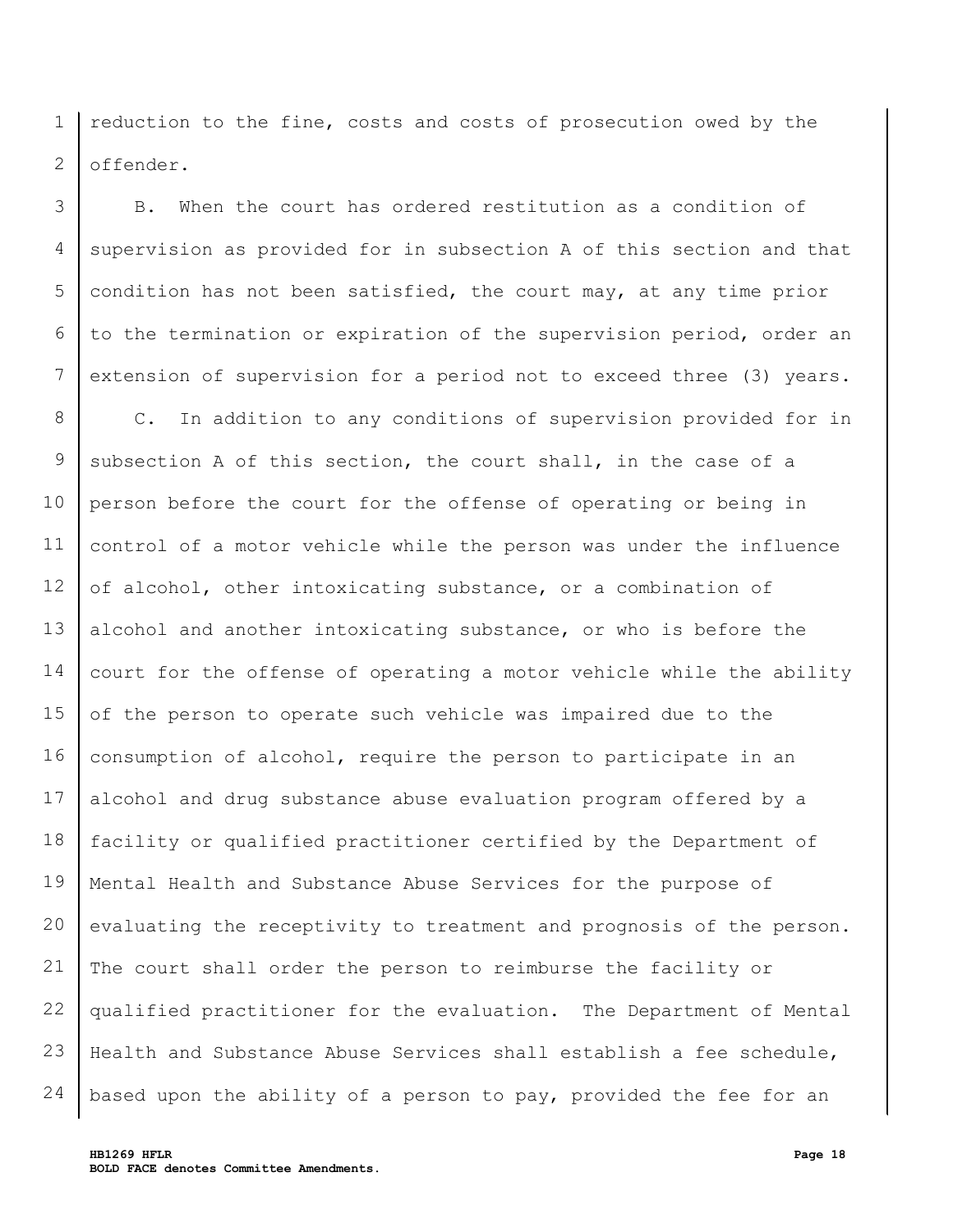1 2 3 4 5 6 7 8 9 10 11 12 13 14 15 16 17 18 19 20 21 22 23 24 evaluation shall not exceed Seventy-five Dollars (\$75.00). The evaluation shall be conducted at a certified facility, the office of a qualified practitioner or at another location as ordered by the court. The facility or qualified practitioner shall, within seventy-two (72) hours from the time the person is assessed, submit a written report to the court for the purpose of assisting the court in its determination of conditions for deferred sentence. No person, agency or facility operating an alcohol and drug substance abuse evaluation program certified by the Department of Mental Health and Substance Abuse Services shall solicit or refer any person evaluated pursuant to this subsection for any treatment program or alcohol and drug substance abuse service in which the person, agency or facility has a vested interest; however, this provision shall not be construed to prohibit the court from ordering participation in or any person from voluntarily utilizing a treatment program or alcohol and drug substance abuse service offered by such person, agency or facility. Any evaluation report submitted to the court pursuant to this subsection shall be handled in a manner which will keep the report confidential from review by the general public. Nothing contained in this subsection shall be construed to prohibit the court from ordering judgment and sentence in the event the defendant fails or refuses to comply with an order of the court to obtain the evaluation required by this subsection. As used in this subsection, "qualified practitioner" means a person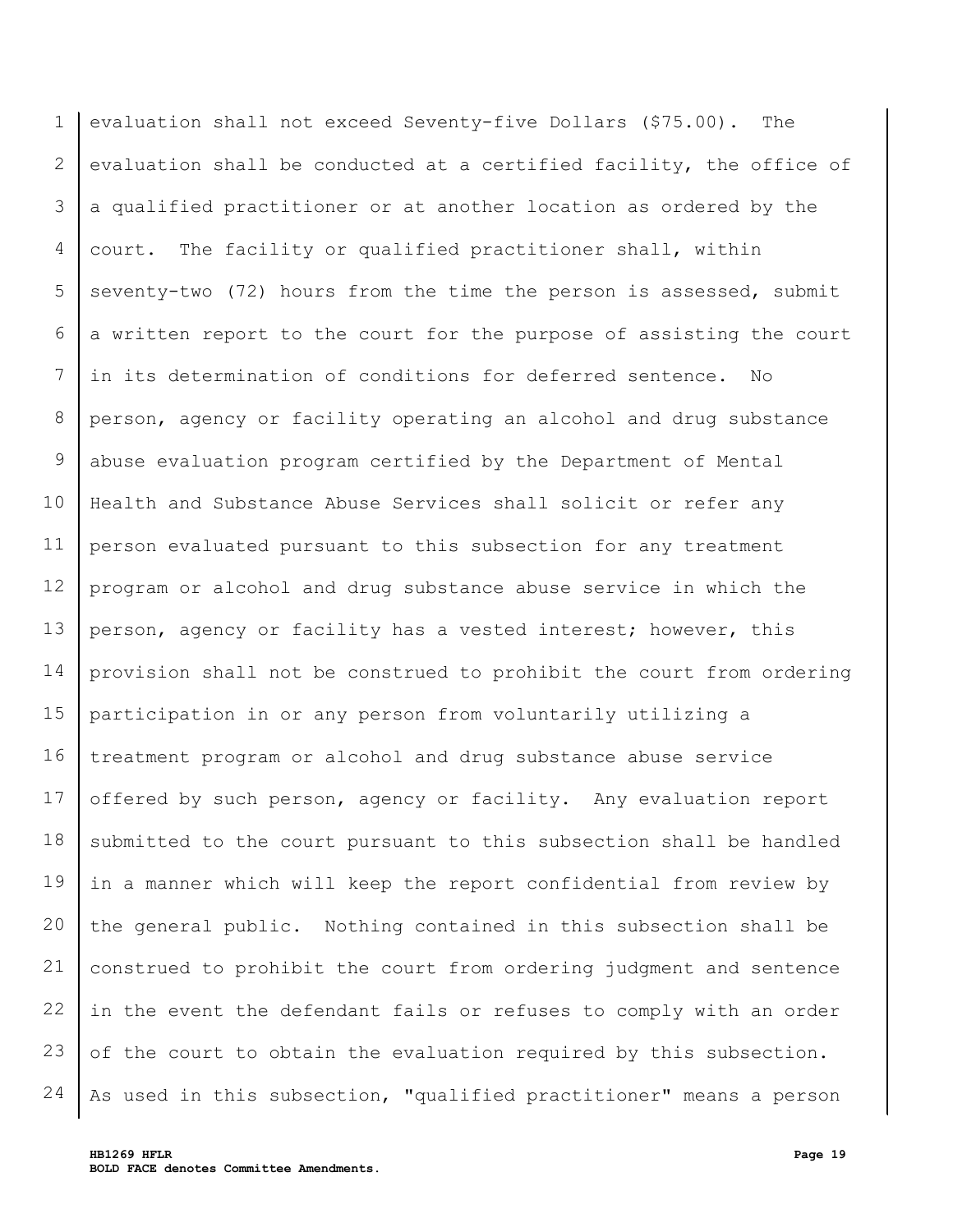1 2 3 4 5 6 7 8 9 10 11 12 13 14 with at least a bachelor's degree in substance abuse treatment, mental health or a related health care field and at least two (2) years of experience in providing alcohol abuse treatment, other drug abuse treatment, or both alcohol and other drug abuse treatment who is certified each year by the Department of Mental Health and Substance Abuse Services to provide these assessments. However, any person who does not meet the requirements for a qualified practitioner as defined herein, but who has been previously certified by the Department of Mental Health and Substance Abuse Services to provide alcohol or drug treatment or assessments, shall be considered a qualified practitioner provided all education, experience and certification requirements stated herein are met by September 1, 1995. The court may also require the person to participate in one or both of the following:

15 16 1. An alcohol and drug substance abuse course, pursuant to Sections 3-452 and 3-453 of Title 43A of the Oklahoma Statutes; and

17 18 19 20 21 22 23 2. A victims impact panel program, as defined in subsection H of Section 991a of this title, if such a program is offered in the county where the judgment is rendered. The defendant shall be required to pay a fee of not less than Fifteen Dollars (\$15.00) nor more than Sixty Dollars (\$60.00) as set by the governing authority of the program and approved by the court to the victims impact panel program to offset the cost of participation by the defendant, if in

24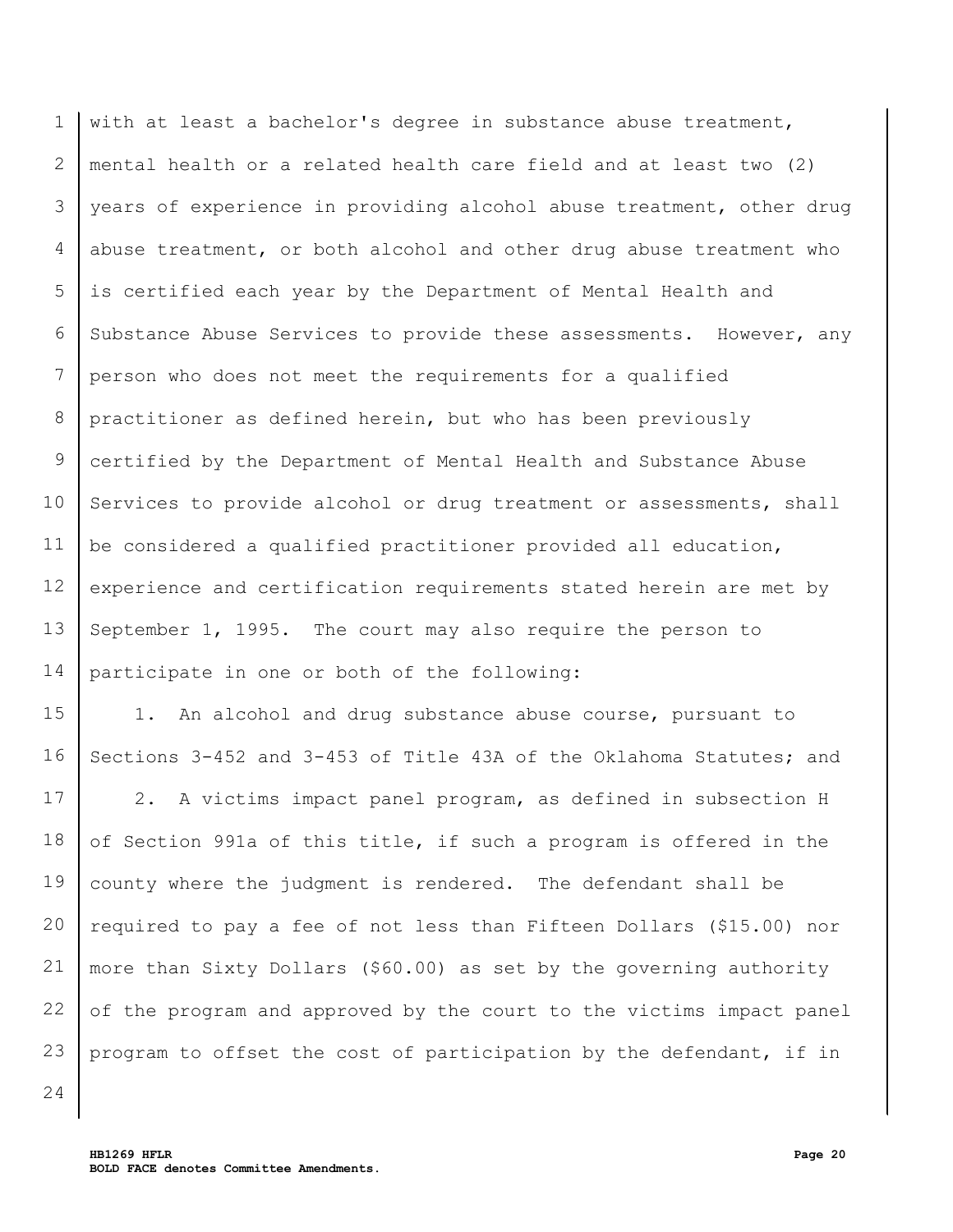1 2 the opinion of the court the defendant has the ability to pay such fee.

3 4 5 6 7 8 9 10 11 D. Upon completion of the conditions of the deferred judgment, and upon a finding by the court that the conditions have been met and all fines, fees, and monetary assessments have been paid as ordered, the defendant shall be discharged without a court judgment of guilt, and the court shall order the verdict or plea of guilty or plea of nolo contendere to be expunged from the record and the charge shall be dismissed with prejudice to any further action. The procedure to expunge the record of the defendant shall be as follows:

12 13 1. All references to the name of the defendant shall be deleted from the docket sheet;

14 15 2. The public index of the filing of the charge shall be expunged by deletion, mark-out or obliteration;

16 17 18 3. Upon expungement, the court clerk shall keep a separate confidential index of case numbers and names of defendants which have been obliterated pursuant to the provisions of this section;

19 20 21 22 23 4. No information concerning the confidential file shall be revealed or released, except upon written order of a judge of the district court or upon written request by the named defendant to the court clerk for the purpose of updating the criminal history record of the defendant with the Oklahoma State Bureau of Investigation;

**HB1269 HFLR Page 21 BOLD FACE denotes Committee Amendments.**

24

and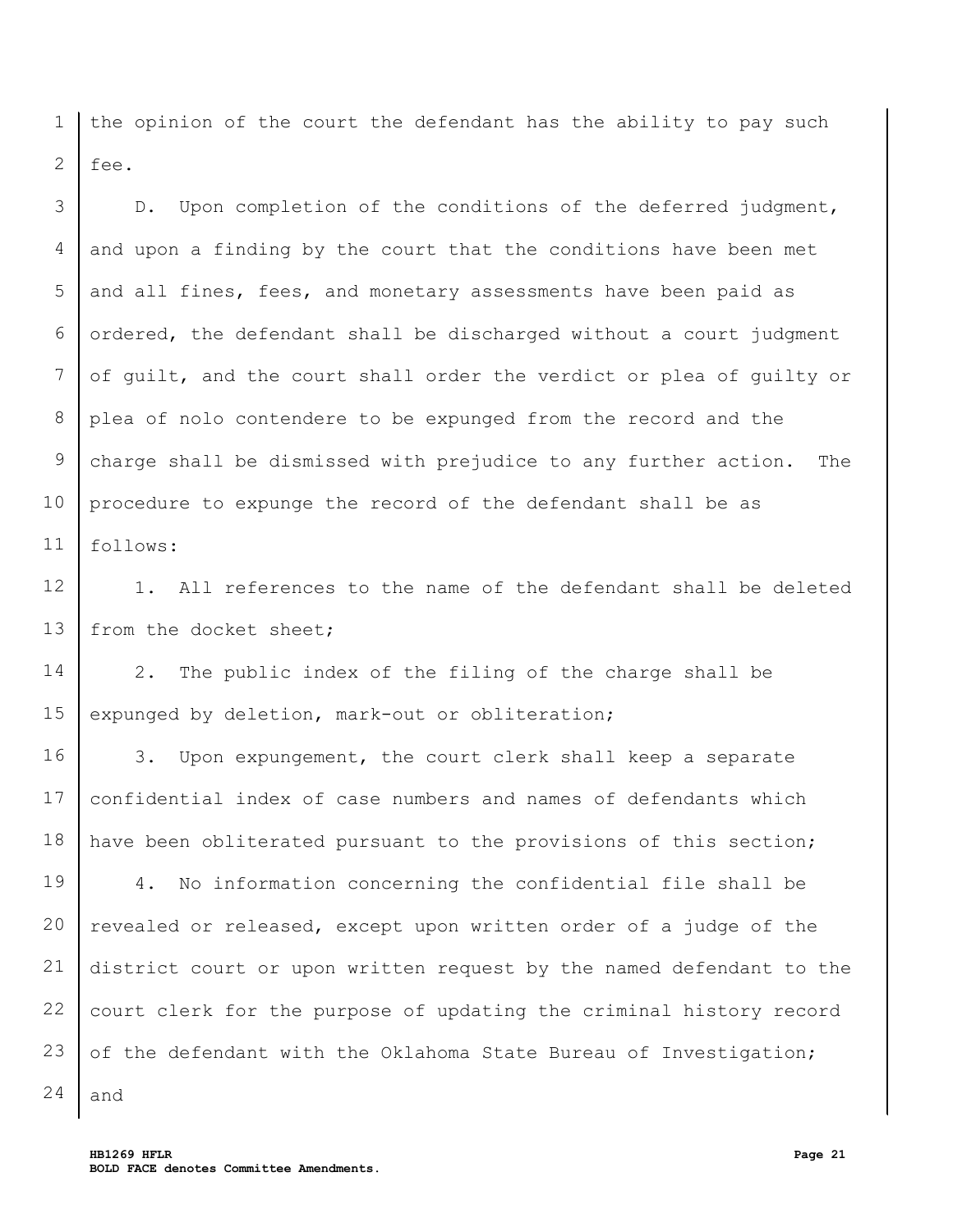1 2 3 4 5 6 7 8 9 10 11 5. Defendants qualifying under Section 18 of this title may petition the court to have the filing of the indictment and the dismissal expunged from the public index and docket sheet. This section shall not be mutually exclusive of Section 18 of this title. Records expunged pursuant to this subsection shall be sealed to the public but not to law enforcement agencies for law enforcement purposes. Records expunged pursuant to this subsection shall be admissible in any subsequent criminal prosecution to prove the existence of a prior conviction or prior deferred judgment without the necessity of a court order requesting the unsealing of such records.

12 13 E. The provisions of subsection D of this section shall be retroactive.

14 15 16 17 18 19 20 21 22 23 24 F. Whenever a judgment has been deferred by the court according to the provisions of this section, deferred judgment may not be accelerated for any technical violation unless a petition setting forth the grounds for such acceleration is filed by the district attorney with the clerk of the sentencing court and competent evidence justifying the acceleration of the judgment is presented to the court at a hearing to be held for that purpose. The hearing shall be held not more than twenty (20) days after the entry of the plea of not guilty to the petition, unless waived by both the state and the defendant. Any acceleration of a deferred sentence based on a technical violation shall not exceed ninety (90) days for a first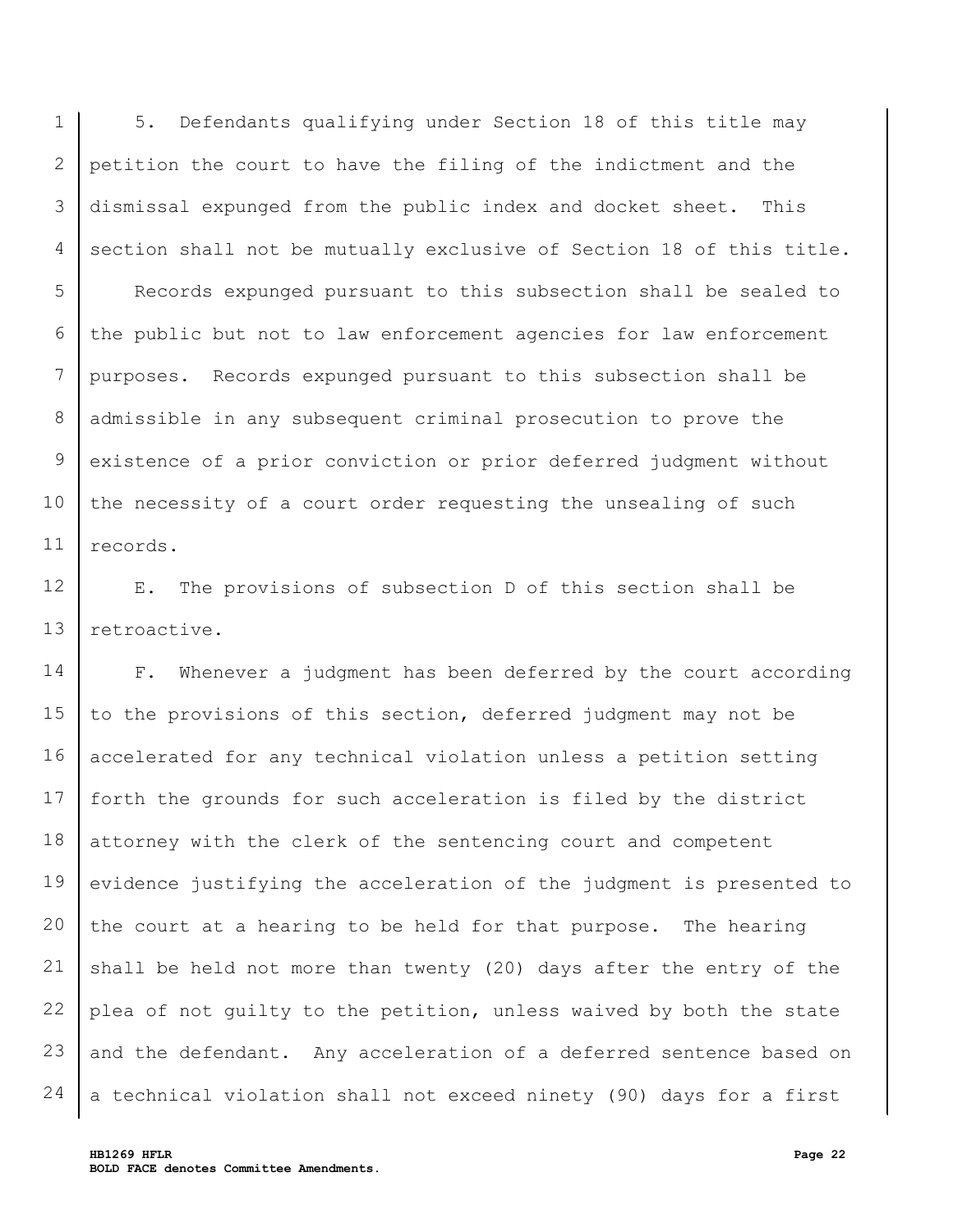1 2 acceleration or five (5) years for a second or subsequent acceleration.

3 4 5 6 7 8 G. Upon any violation of the deferred judgment, other than a technical violation, the court may enter a judgment of guilt and proceed as provided in Section 991a of this title or may modify any condition imposed. Provided, however, if the deferred judgment is for a felony offense, and the defendant commits another felony offense, the defendant shall not be allowed bail pending appeal.

9 10 11 12 13 H. The deferred judgment procedure described in this section shall apply only to defendants who have not been previously convicted of a felony offense and have not received more than one deferred judgment for a felony offense within the ten (10) years previous to the commission of the pending offense.

14 15 16 Provided, the court may waive this prohibition upon written application of the district attorney. Both the application and the waiver shall be made a part of the record of the case.

17 18 19 20 I. The deferred judgment procedure described in this section shall not apply to defendants found guilty or who plead guilty or nolo contendere to a sex offense required by law to register pursuant to the Sex Offenders Registration Act.

21 22 23 J. All defendants who are supervised pursuant to this section shall be subject to the sanction process as established in subsection B D of Section 991b of this title.

24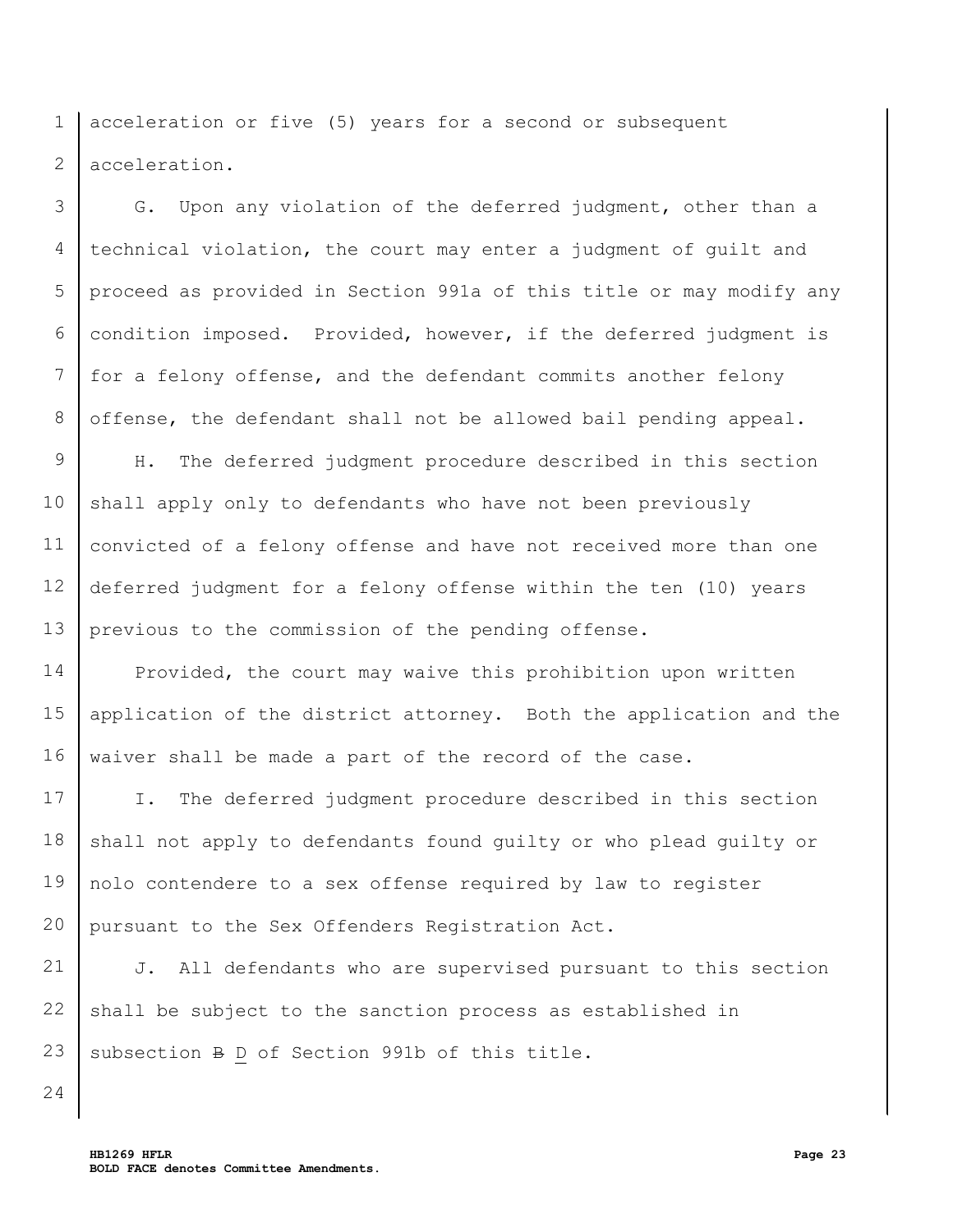| $\mathbf 1$ | Notwithstanding the provisions of subsections F and G of<br>К.      |
|-------------|---------------------------------------------------------------------|
| 2           | this section, a person who is being considered for an acceleration  |
| 3           | of a deferred judgment pursuant to Section 2-402 of Title 63 of the |
| 4           | Oklahoma Statutes, and who committed the offense prior to July 1,   |
| 5           | 2017, shall:                                                        |
| 6           | Have further proceedings under this section deferred;<br>1.         |
| 7           | Have his or her underlying judgment set aside; and<br>2.            |
| 8           | Be resentenced pursuant to the provisions of subsection F of<br>3.  |
| $\mathsf 9$ | Section 982a of this title.                                         |
| 10          | Resentencing pursuant to subsection F of Section 982a of this title |
| 11          | shall not restrict the sentencing judge from considering the        |
| 12          | application to accelerate the deferred judgment.                    |
| 13          | SECTION 5. AMENDATORY 22 O.S. 2011, Section 1080, is                |
| 14          | amended to read as follows:                                         |
| 15          | Section 1080. Any person who has been convicted of, or              |
| 16          | sentenced for, a crime and who claims:                              |
| 17          | $(a)$ that 1. That the conviction or the sentence was in            |
| 18          | violation of the Constitution of the United States or the           |
| 19          | Constitution or laws of this state;                                 |
| 20          | (b) that 2. That the court was without jurisdiction to impose       |
| 21          | sentence;                                                           |
| 22          | (e) that 3. That the sentence exceeds the maximum authorized by     |
| 23          | law;                                                                |
| 24          |                                                                     |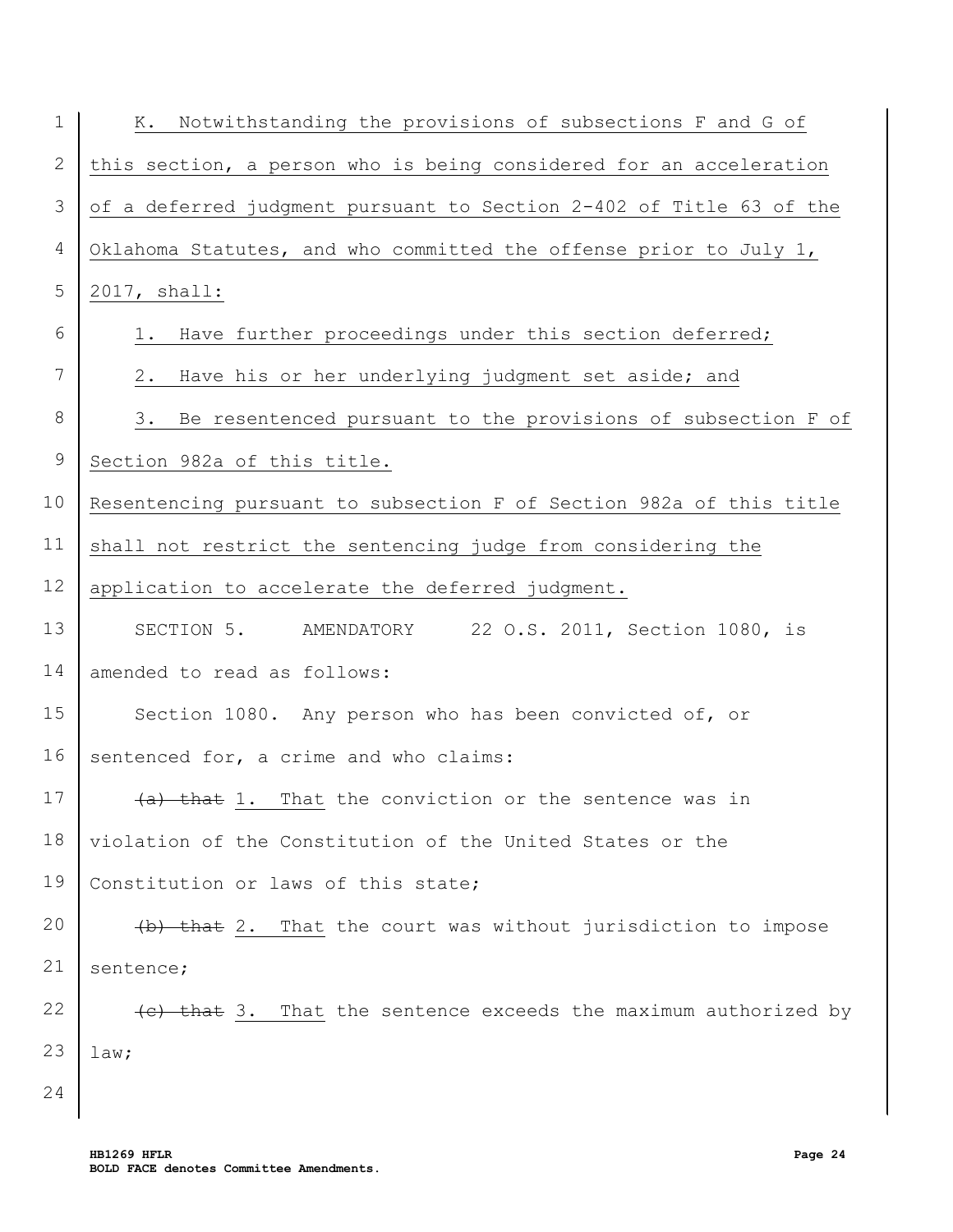1 2 3 4 5 6 7 8 9 10 11 12 13 14 15 16 17 18 19 20 21 22 23 24 (d) that 4. That there exists evidence of material facts, not previously presented and heard, that requires vacation of the conviction or sentence in the interest of justice; (e) that his 5. That the sentence of the defendant has expired, his the suspended sentence, probation, parole, or conditional release of the defendant was unlawfully revoked, or he the defendant is otherwise unlawfully held in custody or other restraint; or  $(f)$  that 6. That the conviction or sentence is otherwise subject to collateral attack upon any ground of alleged error heretofore available under any common law, statutory or other writ, motion, petition, proceeding or remedy; 7. That the conviction or sentence was for a felony offense for which the same act or acts that resulted in the felony conviction or sentence have subsequently been changed by law to a misdemeanor; or 8. That the maximum penalty for the offense of which the defendant was convicted has subsequently been lowered and the defendant was sentenced to a penalty that exceeds the maximum sentence currently authorized by law for the offense, may institute a proceeding under this act in the court in which the judgment and sentence on conviction was imposed to secure the appropriate relief. Excluding a timely appeal, this act encompasses and replaces all common law and statutory methods of challenging a conviction or sentence. Nothing in this section shall be construed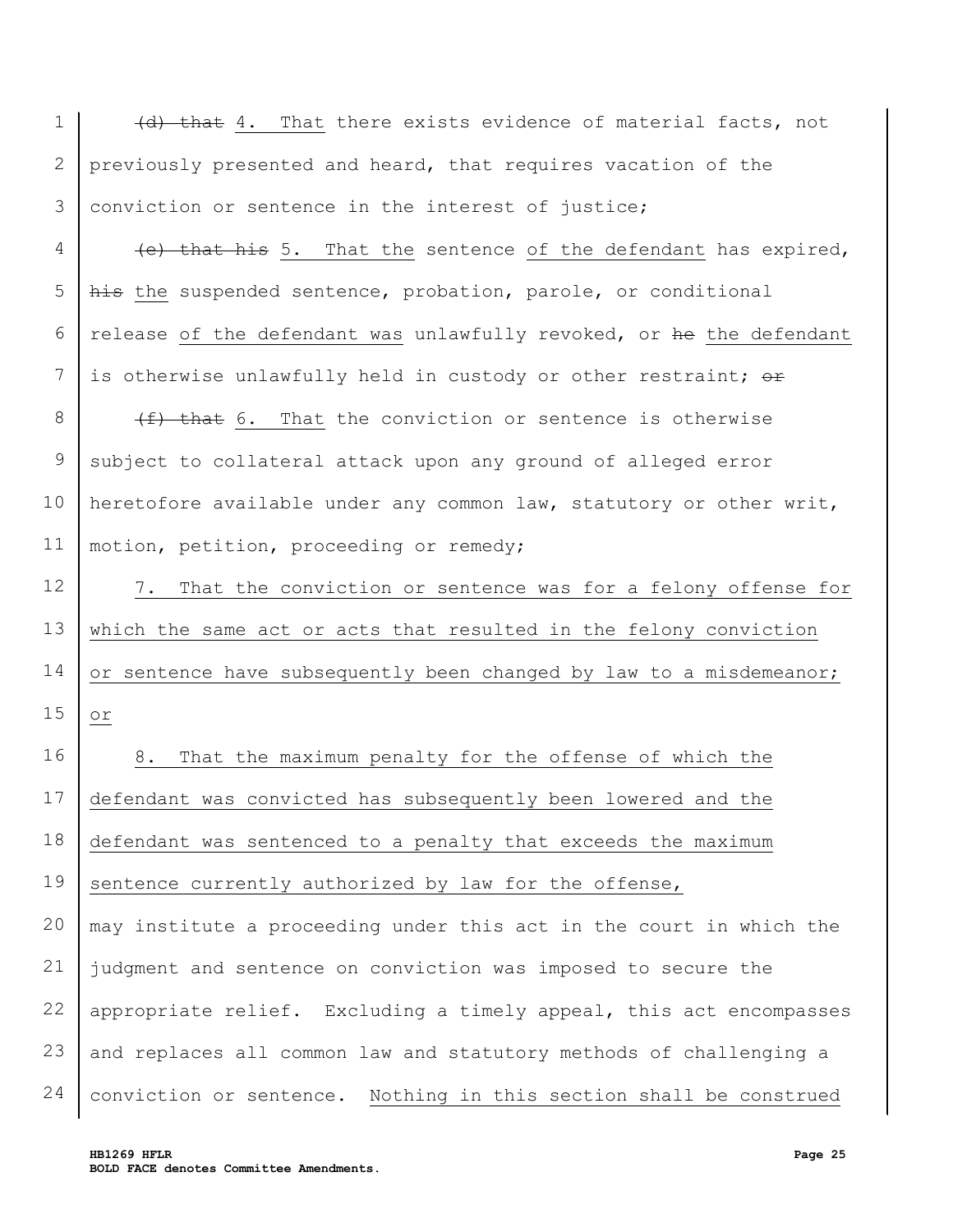## 1 2 to create a civil cause of action related to a change in the law governing the conviction of an applicant.

3 4 5 SECTION 6. AMENDATORY 22 O.S. 2011, Section 1083, as amended by Section 1, Chapter 216, O.S.L. 2014 (22 O.S. Supp. 2018, Section 1083), is amended to read as follows:

6 7 8 9 10 11 12 13 14 15 16 17 18 19 Section 1083. A. Within thirty (30) days after the docketing of the application, or within any further time the court may fix, the state shall respond by answer or by motion which may be supported by affidavits. When an applicant asserts a claim of ineffective assistance of counsel, the state shall have ninety (90) days after the docketing of the application to respond by answer or by motion. In considering the application, the court shall take account of substance, regardless of defects of form. If the application is not accompanied by the record of the proceedings challenged therein, the respondent shall file with its answer the record or portions thereof that are material to the questions raised in the application; or such records may be ordered by the court. The court may also allow depositions and affidavits for good cause shown.

20 21 22 23 24 B. When a court is satisfied, on the basis of the application, the answer or motion of respondent, and the record, that the applicant is not entitled to post-conviction relief and no purpose would be served by any further proceedings, it may order the application dismissed or grant leave to file an amended application.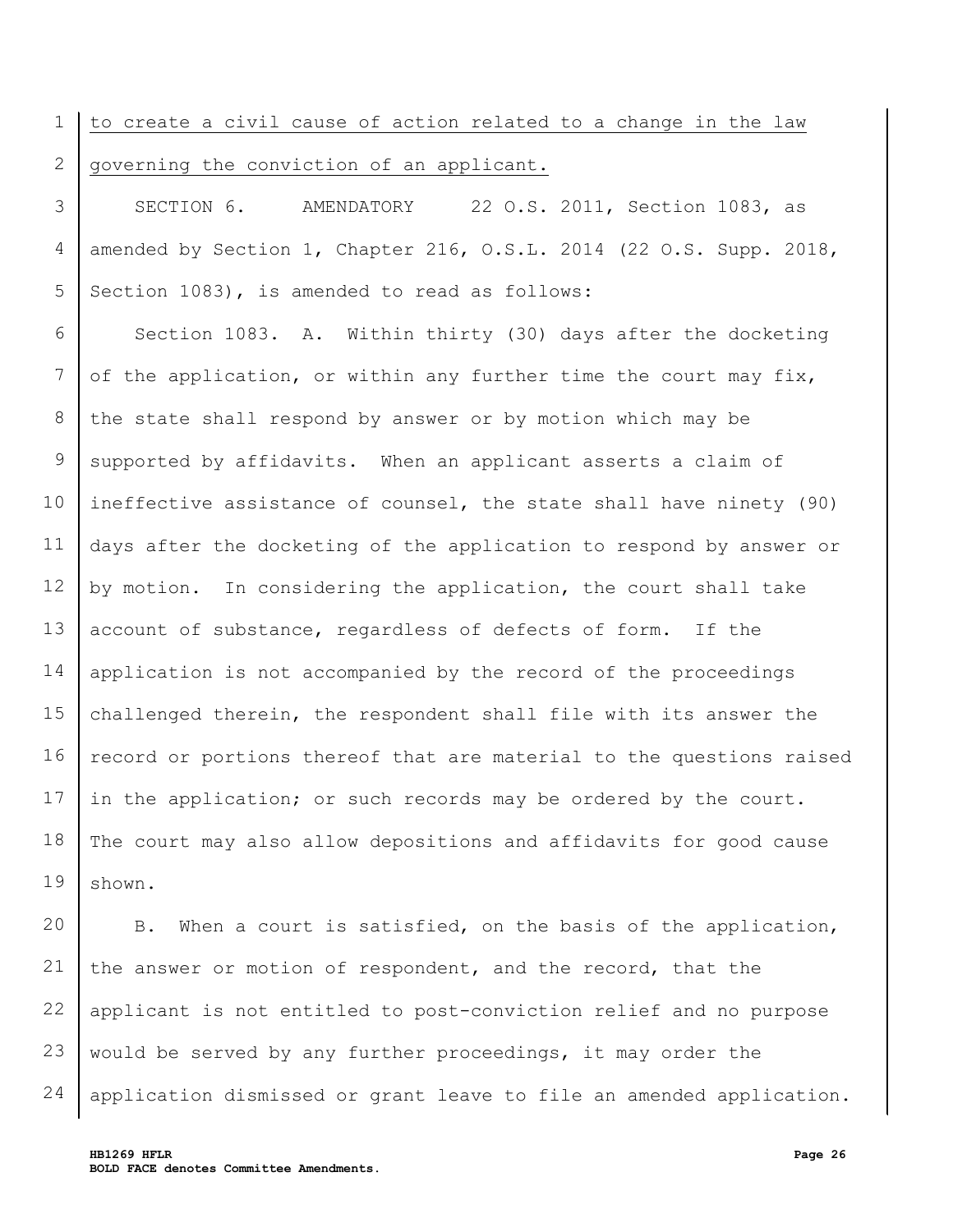1 2 3 4 Disposition on the pleadings and record is not proper if there exists a material issue of fact. The judge assigned to the case should not dispose of it on the basis of information within his personal knowledge not made a part of the record.

5 6 7 8 9 10 C. The court may grant a motion by either party for summary disposition of the application when it appears from the response and pleadings that there is no genuine issue of material fact and the moving party is entitled to judgment as a matter of law. An order disposing of an application without a hearing shall state the court's findings and conclusions regarding the issues presented.

11 12 13 14 15 16 D. When an application is filed pursuant to paragraph 7 or 8 of Section 1080 of this title, the court shall presume that the applicant is entitled to relief unless the state proves by clear and convincing evidence that the provision of law governing the conviction of the applicant has not changed or that the record rebuts the claim by the applicant.

17 18 SECTION 7. AMENDATORY 22 O.S. 2011, Section 1085, is amended to read as follows:

19 20 21 22 23 24 Section 1085. If the court finds in favor of the applicant, it shall vacate and set aside the judgment and sentence and discharge or resentence him, or grant a new trial, or correct or modify the judgment and sentence as may appear appropriate. The court shall enter any supplementary orders as to rearraignment, retrial, custody, bail, discharge, or other matters that may be necessary and